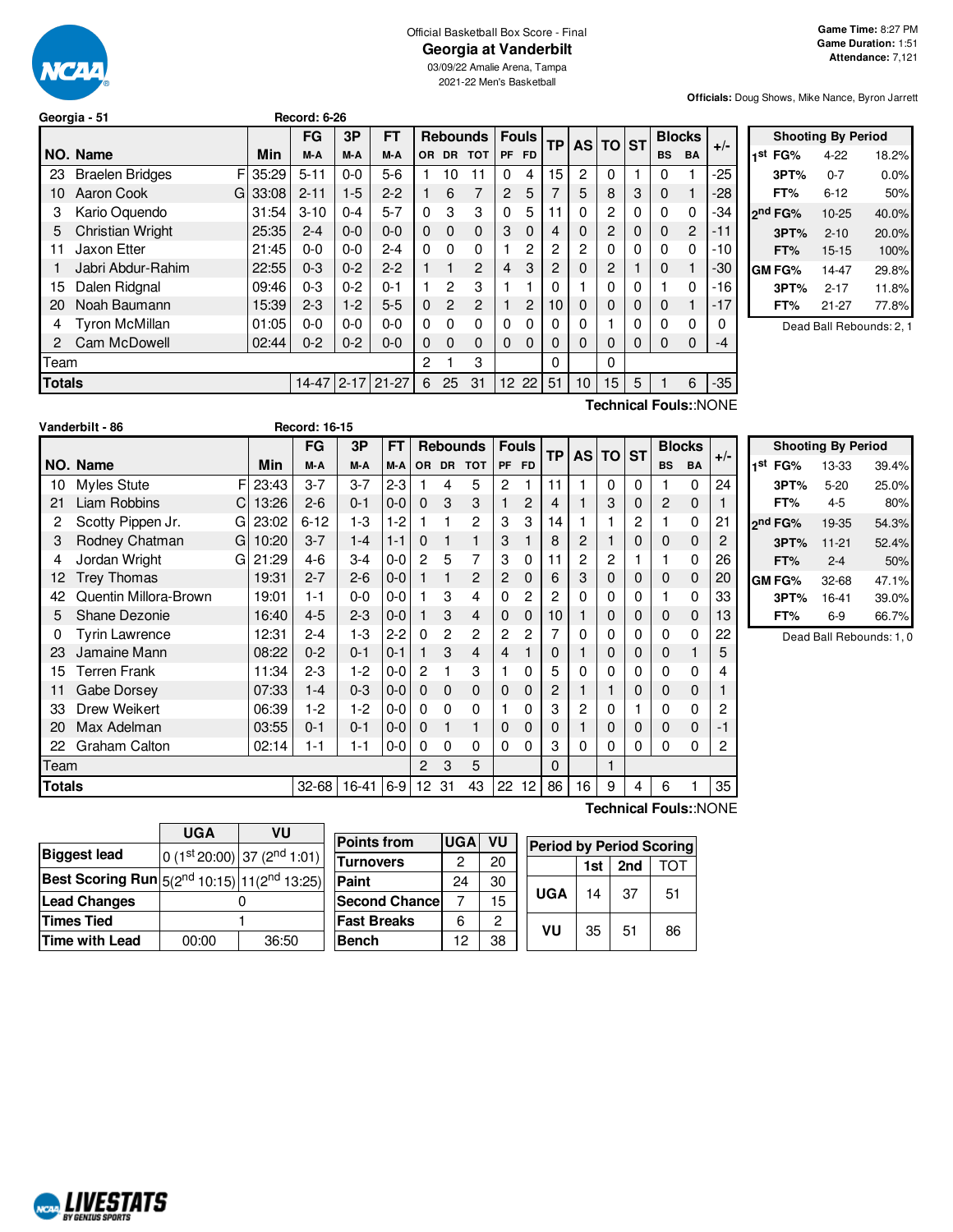

03/09/22 Amalie Arena, Tampa 2021-22 Men's Basketball

**Officials:** Doug Shows, Mike Nance, Byron Jarrett

## **Period 1**

| <b>Quarter Starters:</b> |                                                                        |             |               |              |                                                    |                                                           |
|--------------------------|------------------------------------------------------------------------|-------------|---------------|--------------|----------------------------------------------------|-----------------------------------------------------------|
| VU                       | 2 Pippen Jr. S                                                         | 3 Chatman R |               | 4 Wright J   | 10 Stute M                                         | 21 Robbins L                                              |
| <b>UGA</b>               | 3 Oquendo K                                                            | 5 Wright C  |               | 10 Cook A    | 11 Etter J                                         | 23 Bridges B                                              |
| <b>Game Time</b>         | VU                                                                     |             | <b>Score</b>  | Diff         |                                                    | <b>UGA</b>                                                |
| 20:00                    | 21 ROBBINS L jumpball won                                              |             |               |              | 23 BRIDGES B jumpball lost                         |                                                           |
| 19:33                    | 2 PIPPEN JR. S 3pt FG, jump shot missed                                |             |               |              |                                                    |                                                           |
| 19:30                    | 2 PIPPEN JR. S offensive rebound (1)                                   |             |               |              |                                                    |                                                           |
| 19:27                    | 3 CHATMAN R 3pt FG second chance, jump shot missed                     |             |               |              |                                                    |                                                           |
| 19:23                    | 10 STUTE M offensive rebound (1)                                       |             |               |              |                                                    |                                                           |
| 19:19                    | 3 CHATMAN R 2pt FG second chance in the paint, layup made<br>(2)       |             | $2 - 0$       | 2            |                                                    |                                                           |
| 18:48                    |                                                                        |             |               |              | 23 BRIDGES B 2pt FG in the paint, jump shot missed |                                                           |
| 18:46                    | 4 WRIGHT J defensive rebound (1)                                       |             |               |              |                                                    |                                                           |
| 18:35                    | 21 ROBBINS L 2pt FG in the paint, layup made (2)                       |             | 4-0           | 4            |                                                    |                                                           |
| 18:25                    | 21 ROBBINS L foul drawn (1)                                            |             |               |              | 5 WRIGHT C foul offensive (1 - 1)                  |                                                           |
| 18:25                    |                                                                        |             |               |              | 5 WRIGHT C turnover offensive (1)                  |                                                           |
| 18:13                    | 2 PIPPEN JR. S 2pt FG from turnover in the paint, jump shot<br>missed  |             |               |              |                                                    |                                                           |
| 18:09                    |                                                                        |             |               |              | 23 BRIDGES B defensive rebound (1)                 |                                                           |
| 18:04                    | 4 WRIGHT J steal (1)                                                   |             |               |              | 3 OQUENDO K turnover bad pass (1)                  |                                                           |
| 17:50                    | 3 CHATMAN R 3pt FG from turnover, jump shot missed                     |             |               |              |                                                    |                                                           |
| 17:47                    | 4 WRIGHT J offensive rebound (2)                                       |             |               |              |                                                    |                                                           |
| 17:44                    | 2 PIPPEN JR. S 3pt FG from turnover second chance, jump shot<br>missed |             |               |              |                                                    |                                                           |
| 17:40                    |                                                                        |             |               |              | 10 COOK A defensive rebound (1)                    |                                                           |
| 17:31                    |                                                                        |             | $4 - 2$       | $\mathbf{2}$ | 23 BRIDGES B 2pt FG in the paint, layup made (2)   |                                                           |
| 17:31                    |                                                                        |             |               |              | 11 ETTER J assist (1)                              |                                                           |
| 17:18                    | 21 ROBBINS L 3pt FG, jump shot missed                                  |             |               |              |                                                    |                                                           |
| 17:14                    |                                                                        |             |               |              | 3 OQUENDO K defensive rebound (1)                  |                                                           |
| 17:08                    |                                                                        |             |               |              | 23 BRIDGES B 2pt FG in the paint, jump shot missed |                                                           |
| 17:05                    | 2 PIPPEN JR. S defensive rebound (2)                                   |             |               |              |                                                    |                                                           |
| 16:41                    | 2 PIPPEN JR. S 2pt FG in the paint, jump shot missed                   |             |               |              |                                                    |                                                           |
| 16:39                    |                                                                        |             |               |              | 10 COOK A defensive rebound (2)                    |                                                           |
| 16:28                    |                                                                        |             | 4-4           | 0            | 23 BRIDGES B 2pt FG in the paint, layup made (4)   |                                                           |
| 16:28                    |                                                                        |             |               |              | 11 ETTER J assist (2)                              |                                                           |
| 16:00                    | 4 WRIGHT J turnover lost ball (1)                                      |             |               |              | 10 COOK A steal (1)                                |                                                           |
| 15:50                    |                                                                        |             |               |              | 3 OQUENDO K 3pt FG from turnover, jump shot missed |                                                           |
| 15:47                    | 21 ROBBINS L defensive rebound (1)                                     |             |               |              |                                                    |                                                           |
| 15:46                    | 2 PIPPEN JR. S foul drawn (1)                                          |             |               |              | 10 COOK A foul personal (1 - 2)                    |                                                           |
| 15:46                    |                                                                        |             | Timeout media |              |                                                    |                                                           |
| 15:46                    | 3 CHATMAN R substitution out                                           |             |               |              |                                                    |                                                           |
| 15:46                    | 21 ROBBINS L substitution out                                          |             |               |              |                                                    |                                                           |
| 15:46                    | 12 THOMAS T substitution in                                            |             |               |              |                                                    |                                                           |
| 15:46                    | 42 MILLORA-BROWN Q substitution in                                     |             |               |              |                                                    |                                                           |
| 15:19                    | turnover shot clock (2)                                                |             |               |              |                                                    |                                                           |
| 15:01                    |                                                                        |             |               |              | blocked                                            | 23 BRIDGES B 2pt FG from turnover in the paint, jump shot |
| 15:01                    | 42 MILLORA-BROWN Q block (1)                                           |             |               |              |                                                    |                                                           |

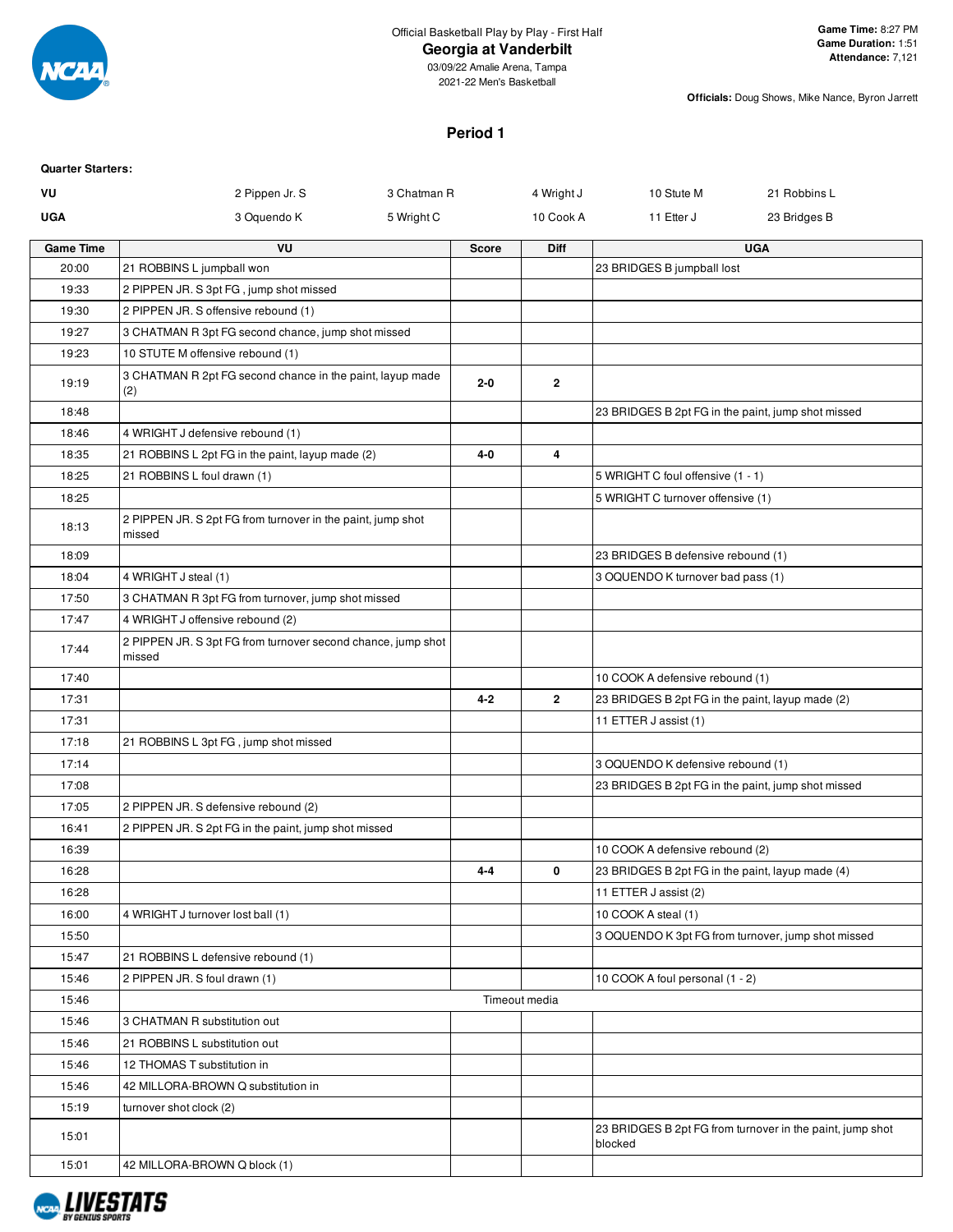

**Officials:** Doug Shows, Mike Nance, Byron Jarrett

| <b>Game Time</b> | VU                                                                | <b>Score</b> | Diff          | <b>UGA</b>                                                    |
|------------------|-------------------------------------------------------------------|--------------|---------------|---------------------------------------------------------------|
| 14:57            | 42 MILLORA-BROWN Q defensive rebound (1)                          |              |               |                                                               |
| 14:52            | 12 THOMAS T 3pt FG, jump shot missed                              |              |               |                                                               |
| 14:48            |                                                                   |              |               | defensive rebound (5)                                         |
| 14:37            |                                                                   |              |               | 11 ETTER J substitution out                                   |
| 14:37            |                                                                   |              |               | 1 ABDUR-RAHIM J substitution in                               |
| 14:33            |                                                                   |              |               | 10 COOK A turnover lost ball (1)                              |
| 14:17            | 10 STUTE M 3pt FG from turnover, jump shot missed                 |              |               |                                                               |
| 14:14            |                                                                   |              |               | 3 OQUENDO K defensive rebound (2)                             |
| 14:10            |                                                                   |              |               | 3 OQUENDO K 2pt FG in the paint, jump shot missed             |
| 14:08            | defensive rebound (8)                                             |              |               |                                                               |
| 14:08            |                                                                   |              |               | 23 BRIDGES B substitution out                                 |
| 14:08            |                                                                   |              |               | 15 RIDGNAL D substitution in                                  |
| 13:59            | 4 WRIGHT J 3pt FG, jump shot made (3)                             | $7 - 4$      | 3             |                                                               |
| 13:59            | 10 STUTE M assist (1)                                             |              |               |                                                               |
| 13:37            |                                                                   |              |               | 10 COOK A 3pt FG, jump shot missed                            |
| 13:32            |                                                                   |              |               | 15 RIDGNAL D offensive rebound (1)                            |
| 13:31            |                                                                   | $7 - 6$      | $\mathbf{1}$  | 5 WRIGHT C 2pt FG second chance in the paint, layup made (2)  |
| 13:31            |                                                                   |              |               | 15 RIDGNAL D assist (1)                                       |
| 13:17            | 10 STUTE M foul drawn (1)                                         |              |               | 1 ABDUR-RAHIM J foul shooting (1 - 3)                         |
| 13:17            | 10 STUTE M free throw 1 - 3 made (1)                              | $8 - 6$      | $\mathbf{2}$  |                                                               |
| 13:17            | 10 STUTE M free throw 2 - 3 made (2)                              | $9-6$        | 3             |                                                               |
| 13:17            | 2 PIPPEN JR. S substitution out                                   |              |               |                                                               |
| 13:17            | 3 CHATMAN R substitution in                                       |              |               |                                                               |
| 13:17            |                                                                   |              |               | 5 WRIGHT C substitution out                                   |
| 13:17            |                                                                   |              |               | 11 ETTER J substitution in                                    |
| 13:17            | 10 STUTE M free throw 3 - 3 missed                                |              |               |                                                               |
| 13:16            |                                                                   |              |               | 15 RIDGNAL D defensive rebound (2)                            |
| 13:03            | 3 CHATMAN R foul personal (1 - 1)                                 |              |               | 10 COOK A foul drawn (1)                                      |
| 13:03            |                                                                   |              |               |                                                               |
|                  | 10 STUTE M substitution out                                       |              |               |                                                               |
| 13:03            | 5 DEZONIE S substitution in                                       |              |               |                                                               |
| 12:52            | 3 CHATMAN R foul shooting (2 - 2)                                 |              |               | 11 ETTER J foul drawn (1)                                     |
| 12:52            |                                                                   |              |               | 11 ETTER J free throw 1 - 2 missed                            |
| 12:52            |                                                                   |              |               | offensive dead ball rebound (1)                               |
| 12:52            |                                                                   |              |               | 11 ETTER J free throw 2 - 2 missed                            |
| 12:51            | 5 DEZONIE S defensive rebound (1)                                 |              |               |                                                               |
| 12:28            | 3 CHATMAN R 3pt FG, jump shot missed                              |              |               |                                                               |
| 12:24            | 42 MILLORA-BROWN Q offensive rebound (2)                          |              |               |                                                               |
| 12:17            | 4 WRIGHT J 2pt FG second chance in the paint, jump shot<br>missed |              |               |                                                               |
| 12:15            |                                                                   |              |               | 10 COOK A defensive rebound (3)                               |
| 12:11            |                                                                   | $9 - 8$      | 1             | 3 OQUENDO K 2pt FG fast break in the paint, alleyoop made (2) |
| 12:11            |                                                                   |              |               | 10 COOK A assist (1)                                          |
| 11:50            | 12 THOMAS T 3pt FG, jump shot made (3)                            | 12-8         | 4             |                                                               |
| 11:50            | 3 CHATMAN R assist (1)                                            |              |               |                                                               |
| 11:31            |                                                                   |              |               | 15 RIDGNAL D 3pt FG, jump shot missed                         |
| 11:28            | 4 WRIGHT J defensive rebound (3)                                  |              |               |                                                               |
| 11:23            | 4 WRIGHT J turnover bad pass (2)                                  |              |               |                                                               |
| 11:23            |                                                                   |              | Timeout media |                                                               |
| 11:23            | 3 CHATMAN R substitution out                                      |              |               |                                                               |

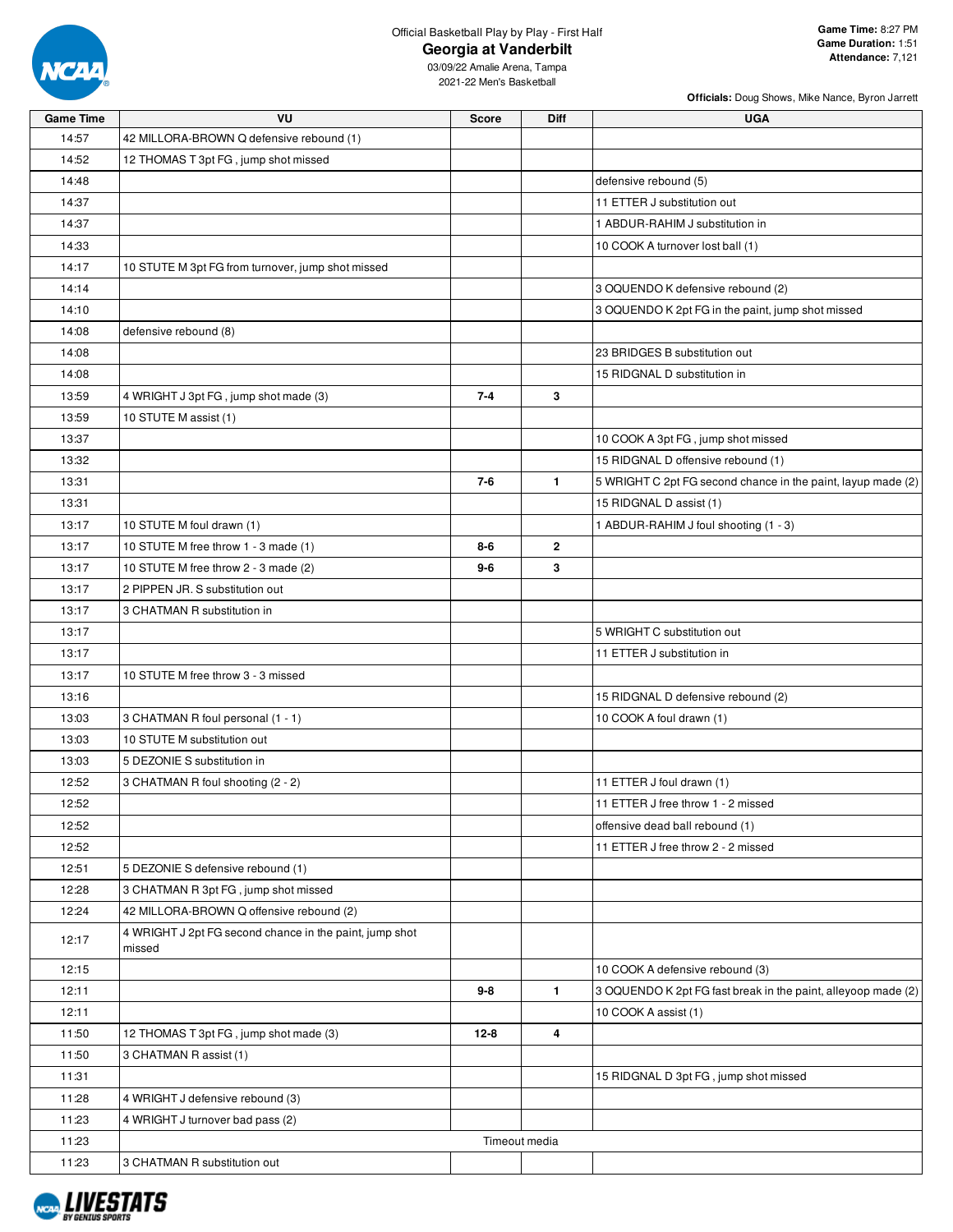

**Officials:** Doug Shows, Mike Nance, Byron Jarrett

| <b>Game Time</b> | VU                                                                        | <b>Score</b>  | <b>Diff</b> | <b>UGA</b>                                        |
|------------------|---------------------------------------------------------------------------|---------------|-------------|---------------------------------------------------|
| 11:23            | 4 WRIGHT J substitution out                                               |               |             |                                                   |
| 11:23            | 2 PIPPEN JR. S substitution in                                            |               |             |                                                   |
| 11:23            | 10 STUTE M substitution in                                                |               |             |                                                   |
| 11:23            |                                                                           |               |             | 10 COOK A substitution out                        |
| 11:23            |                                                                           |               |             | 11 ETTER J substitution out                       |
| 11:23            |                                                                           |               |             | 15 RIDGNAL D substitution out                     |
| 11:23            |                                                                           |               |             | 5 WRIGHT C substitution in                        |
| 11:23            |                                                                           |               |             | 20 BAUMANN N substitution in                      |
| 11:23            |                                                                           |               |             | 23 BRIDGES B substitution in                      |
| 10:54            |                                                                           |               |             | 5 WRIGHT C turnover lost ball (2)                 |
| 10:35            | 2 PIPPEN JR. S 2pt FG from turnover in the paint, jump shot<br>made $(2)$ | $14 - 8$      | 6           |                                                   |
| 10:09            |                                                                           |               |             | 5 WRIGHT C 2pt FG in the paint, jump shot blocked |
| 10:09            | 2 PIPPEN JR. S block (1)                                                  |               |             |                                                   |
| 10:05            | 42 MILLORA-BROWN Q defensive rebound (3)                                  |               |             |                                                   |
| 09:58            | 10 STUTE M 3pt FG, jump shot missed                                       |               |             |                                                   |
| 09:55            |                                                                           |               |             | 3 OQUENDO K defensive rebound (3)                 |
| 09:50            |                                                                           |               |             | 1 ABDUR-RAHIM J 3pt FG, jump shot missed          |
| 09:47            | 10 STUTE M defensive rebound (2)                                          |               |             |                                                   |
| 09:32            | 12 THOMAS T 3pt FG, jump shot missed                                      |               |             |                                                   |
| 09:28            |                                                                           |               |             | 1 ABDUR-RAHIM J defensive rebound (1)             |
| 09:10            |                                                                           |               |             | 3 OQUENDO K 2pt FG in the paint, jump shot missed |
| 09:08            | 5 DEZONIE S defensive rebound (2)                                         |               |             |                                                   |
| 09:01            | 2 PIPPEN JR. S 2pt FG in the paint, layup made (4)                        | $16 - 8$      | 8           |                                                   |
| 08:44            | 42 MILLORA-BROWN Q substitution out                                       |               |             |                                                   |
| 08:44            | 21 ROBBINS L substitution in                                              |               |             |                                                   |
| 08:44            |                                                                           |               |             | 3 OQUENDO K substitution out                      |
| 08:44            |                                                                           |               |             | 5 WRIGHT C substitution out                       |
| 08:44            |                                                                           |               |             | 10 COOK A substitution in                         |
| 08:44            |                                                                           |               |             | 11 ETTER J substitution in                        |
| 08:34            |                                                                           |               |             | 10 COOK A 3pt FG, jump shot missed                |
| 08:32            | 10 STUTE M defensive rebound (3)                                          |               |             |                                                   |
| 08:23            | 2 PIPPEN JR. S 2pt FG in the paint, jump shot missed                      |               |             |                                                   |
| 08:18            |                                                                           |               |             | 20 BAUMANN N defensive rebound (1)                |
| 08:14            |                                                                           |               |             | 20 BAUMANN N 3pt FG, jump shot blocked            |
| 08:14            | 10 STUTE M block (1)                                                      |               |             |                                                   |
| 08:10            | defensive rebound (16)                                                    |               |             |                                                   |
| 08:10            |                                                                           |               |             | 1 ABDUR-RAHIM J substitution out                  |
| 08:10            |                                                                           |               |             | 4 MCMILLAN T substitution in                      |
| 07:46            | 21 ROBBINS L turnover bad pass (1)                                        |               |             |                                                   |
| 07:46            |                                                                           | Timeout media |             |                                                   |
| 07:32            |                                                                           |               |             | 4 MCMILLAN T turnover travel (1)                  |
| 07:14            | 21 ROBBINS L 2pt FG from turnover in the paint, layup missed              |               |             |                                                   |
| 07:11            |                                                                           |               |             | 10 COOK A defensive rebound (4)                   |
| 07:06            |                                                                           |               |             | 10 COOK A 2pt FG in the paint, jump shot blocked  |
| 07:06            | 21 ROBBINS L block (1)                                                    |               |             |                                                   |
| 07:05            | defensive rebound (17)                                                    |               |             |                                                   |
| 07:05            |                                                                           |               |             | 4 MCMILLAN T substitution out                     |
| 07:05            |                                                                           |               |             | 3 OQUENDO K substitution in                       |

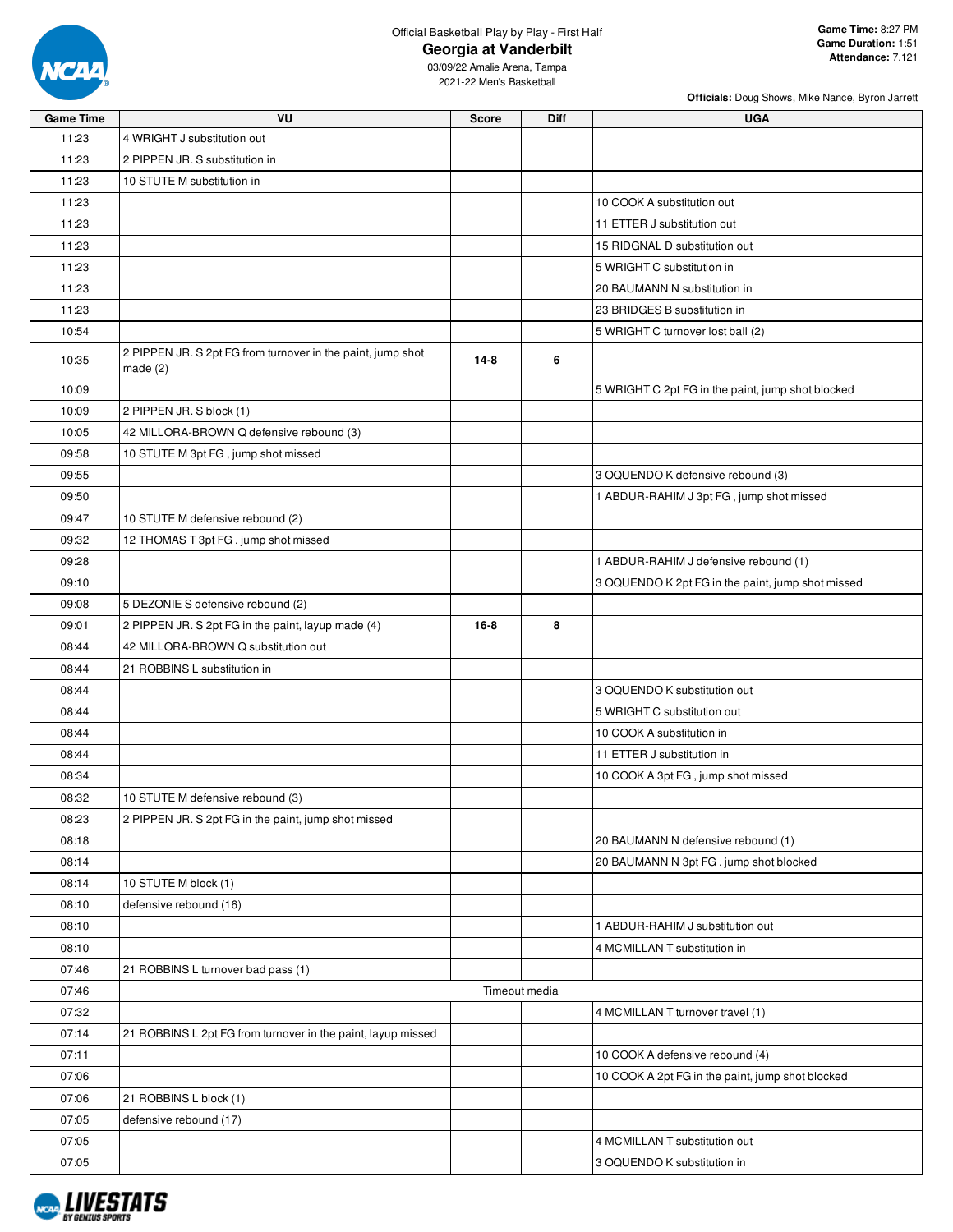

**Officials:** Doug Shows, Mike Nance, Byron Jarrett

| <b>Game Time</b> | VU                                                         | Score     | Diff | <b>UGA</b>                                                              |
|------------------|------------------------------------------------------------|-----------|------|-------------------------------------------------------------------------|
| 07:05            | 12 THOMAS T substitution out                               |           |      |                                                                         |
| 07:05            | 4 WRIGHT J substitution in                                 |           |      |                                                                         |
| 06:42            | 2 PIPPEN JR. S 2pt FG in the paint, jump shot made (6)     | $18 - 8$  | 10   |                                                                         |
| 06:20            | 21 ROBBINS L foul shooting (1 - 3)                         |           |      | 23 BRIDGES B foul drawn (1)                                             |
| 06:20            |                                                            | $18-9$    | 9    | 23 BRIDGES B free throw 1 - 2 made (5)                                  |
| 06:20            |                                                            |           |      | 11 ETTER J substitution out                                             |
| 06:20            |                                                            |           |      | 1 ABDUR-RAHIM J substitution in                                         |
| 06:20            |                                                            |           |      | 23 BRIDGES B free throw 2 - 2 missed                                    |
| 06:19            | 21 ROBBINS L defensive rebound (2)                         |           |      |                                                                         |
| 06:05            | 21 ROBBINS L turnover bad pass (2)                         |           |      |                                                                         |
| 05:43            |                                                            |           |      | 1 ABDUR-RAHIM J 2pt FG from turnover in the paint, jump shot<br>blocked |
| 05:43            | 21 ROBBINS L block (2)                                     |           |      |                                                                         |
| 05:40            | 21 ROBBINS L defensive rebound (3)                         |           |      |                                                                         |
| 05:34            | 2 PIPPEN JR. S 2pt FG in the paint, layup made (8)         | $20 - 9$  | 11   |                                                                         |
| 05:30            | 2 PIPPEN JR. S foul personal (1 - 4)                       |           |      | 10 COOK A foul drawn (2)                                                |
| 05:30            |                                                            |           |      | 20 BAUMANN N substitution out                                           |
| 05:30            |                                                            |           |      | 15 RIDGNAL D substitution in                                            |
| 05:13            | 10 STUTE M foul personal (1 - 5)                           |           |      | 10 COOK A foul drawn (3)                                                |
| 05:00            |                                                            |           |      | 10 COOK A turnover bad pass (2)                                         |
| 05:00            | 5 DEZONIE S substitution out                               |           |      |                                                                         |
| 05:00            | 0 LAWRENCE T substitution in                               |           |      |                                                                         |
| 04:46            | 2 PIPPEN JR. S 3pt FG from turnover, jump shot made (11)   | $23-9$    | 14   |                                                                         |
| 04:46            | 21 ROBBINS L assist (1)                                    |           |      |                                                                         |
| 04:26            | 4 WRIGHT J foul shooting (1 - 6)                           |           |      | 3 OQUENDO K foul drawn (1)                                              |
| 04:26            |                                                            |           |      | 3 OQUENDO K free throw 1 - 2 missed                                     |
| 04:26            |                                                            |           |      | offensive dead ball rebound (2)                                         |
| 04:26            | 10 STUTE M substitution out                                |           |      |                                                                         |
| 04:26            | 23 MANN J substitution in                                  |           |      |                                                                         |
| 04:26            |                                                            | 23-10     | 13   | 3 OQUENDO K free throw 2 - 2 made (3)                                   |
| 04:09            | 4 WRIGHT J 3pt FG, jump shot missed                        |           |      |                                                                         |
| 04:06            | 23 MANN J offensive rebound (1)                            |           |      |                                                                         |
| 04:04            | 0 LAWRENCE T 3pt FG second chance, jump shot made (3)      | $26 - 10$ | 16   |                                                                         |
| 04:04            | 23 MANN J assist (1)                                       |           |      |                                                                         |
| 04:02            |                                                            |           |      | Timeout 30 Sec                                                          |
| 04:02            | 21 ROBBINS L substitution out                              |           |      |                                                                         |
| 04:02            | 42 MILLORA-BROWN Q substitution in                         |           |      |                                                                         |
| 03:44            |                                                            |           |      | 15 RIDGNAL D 2pt FG in the paint, jump shot missed                      |
| 03:42            | 4 WRIGHT J defensive rebound (4)                           |           |      |                                                                         |
| 03:24            | 0 LAWRENCE T 3pt FG, jump shot missed                      |           |      |                                                                         |
| 03:22            |                                                            |           |      | 23 BRIDGES B defensive rebound (2)                                      |
| 03:22            | 23 MANN J foul personal (1 - 7)                            |           |      | 15 RIDGNAL D foul drawn (1)                                             |
| 03:22            |                                                            |           |      | 15 RIDGNAL D 1&1 free throw 1 missed                                    |
| 03:22            | 23 MANN J defensive rebound (2)                            |           |      |                                                                         |
| 02:59            | 42 MILLORA-BROWN Q 2pt FG in the paint, jump shot made (2) | 28-10     | 18   |                                                                         |
| 02:59            | 2 PIPPEN JR. S assist (1)                                  |           |      |                                                                         |
| 02:42            |                                                            |           |      | 10 COOK A 2pt FG in the paint, jump shot missed                         |
| 02:39            | 0 LAWRENCE T defensive rebound (1)                         |           |      |                                                                         |
| 02:27            | 23 MANN J 3pt FG, jump shot missed                         |           |      |                                                                         |
|                  |                                                            |           |      |                                                                         |

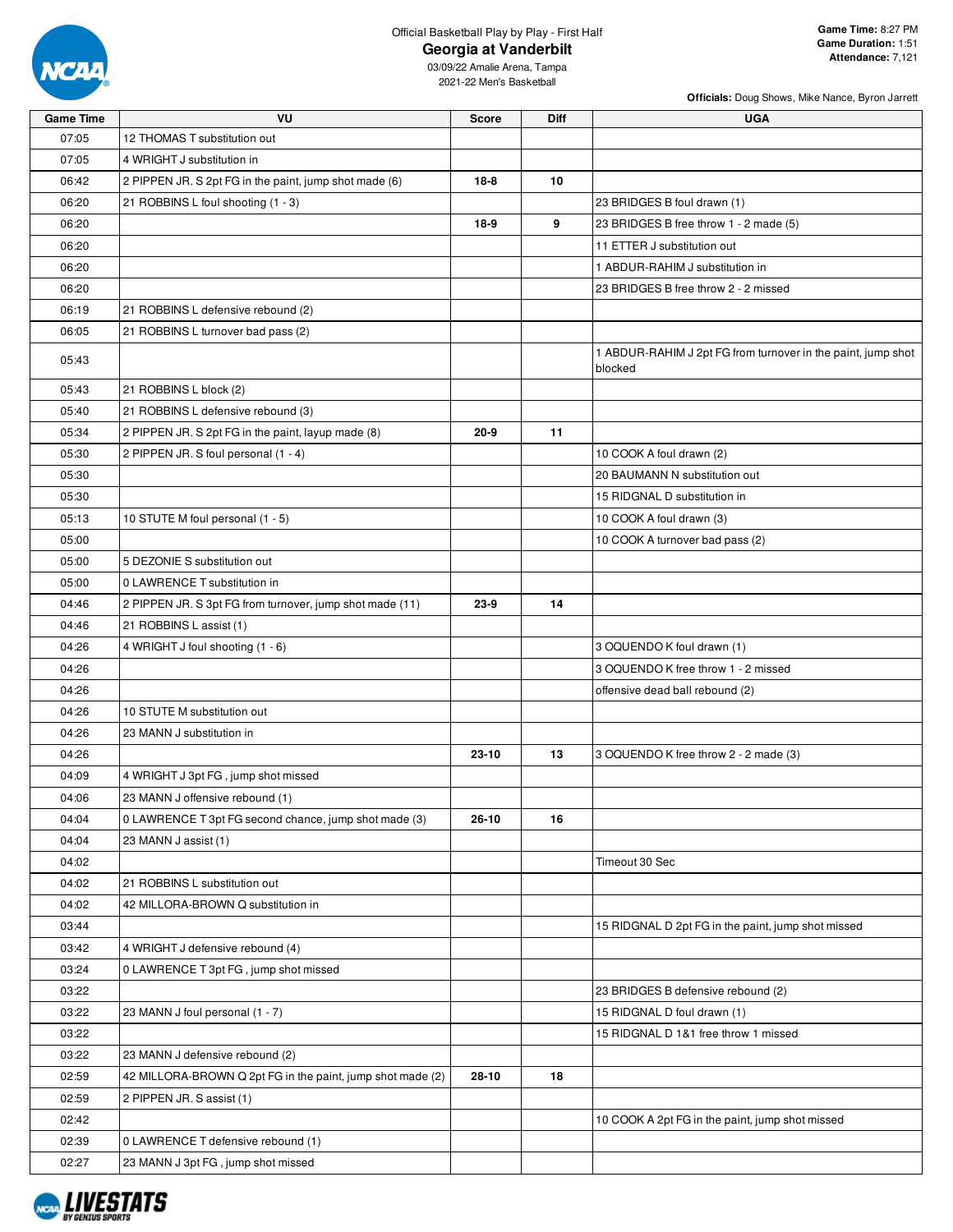

**Officials:** Doug Shows, Mike Nance, Byron Jarrett

| <b>Game Time</b> | VU                                                  | <b>Score</b>         | Diff | <b>UGA</b>                                           |  |  |  |  |  |
|------------------|-----------------------------------------------------|----------------------|------|------------------------------------------------------|--|--|--|--|--|
| 02:22            |                                                     |                      |      | 15 RIDGNAL D defensive rebound (3)                   |  |  |  |  |  |
| 02:14            |                                                     |                      |      | 3 OQUENDO K 3pt FG, jump shot missed                 |  |  |  |  |  |
| 02:11            | 4 WRIGHT J defensive rebound (5)                    |                      |      |                                                      |  |  |  |  |  |
| 01:57            | 2 PIPPEN JR. S 2pt FG in the paint, layup made (13) | $30 - 10$            | 20   |                                                      |  |  |  |  |  |
| 01:56            |                                                     |                      |      | Timeout 30 Sec                                       |  |  |  |  |  |
| 01:56            |                                                     |                      |      | 1 ABDUR-RAHIM J substitution out                     |  |  |  |  |  |
| 01:56            |                                                     |                      |      | 10 COOK A substitution out                           |  |  |  |  |  |
| 01:56            |                                                     |                      |      | 15 RIDGNAL D substitution out                        |  |  |  |  |  |
| 01:56            |                                                     |                      |      | 5 WRIGHT C substitution in                           |  |  |  |  |  |
| 01:56            |                                                     |                      |      | 11 ETTER J substitution in                           |  |  |  |  |  |
| 01:56            |                                                     |                      |      | 20 BAUMANN N substitution in                         |  |  |  |  |  |
| 01:41            | 4 WRIGHT J foul personal (2 - 8)                    |                      |      | 3 OQUENDO K foul drawn (2)                           |  |  |  |  |  |
| 01:41            | 4 WRIGHT J substitution out                         |                      |      |                                                      |  |  |  |  |  |
| 01:41            | 12 THOMAS T substitution in                         |                      |      |                                                      |  |  |  |  |  |
| 01:41            |                                                     | $30 - 11$            | 19   | 3 OQUENDO K 1&1 free throw 1 made (4)                |  |  |  |  |  |
| 01:41            |                                                     | $30 - 12$            | 18   | 3 OQUENDO K 1&1 free throw 2 made (5)                |  |  |  |  |  |
| 01:29            | 0 LAWRENCE T foul drawn (1)                         |                      |      | 20 BAUMANN N foul shooting (1 - 4)                   |  |  |  |  |  |
| 01:29            | 0 LAWRENCE T free throw 1 - 2 made (4)              | $31 - 12$            | 19   |                                                      |  |  |  |  |  |
| 01:29            | 0 LAWRENCE T free throw 2 - 2 made (5)              | $32 - 12$            | 20   |                                                      |  |  |  |  |  |
| 01:23            | 23 MANN J foul personal (2 - 9)                     |                      |      | 3 OQUENDO K foul drawn (3)                           |  |  |  |  |  |
| 01:23            | 23 MANN J substitution out                          |                      |      |                                                      |  |  |  |  |  |
| 01:23            | 10 STUTE M substitution in                          |                      |      |                                                      |  |  |  |  |  |
| 01:23            |                                                     |                      |      | 3 OQUENDO K 1&1 free throw 1 missed                  |  |  |  |  |  |
| 01:22            | 0 LAWRENCE T defensive rebound (2)                  |                      |      |                                                      |  |  |  |  |  |
| 01:06            | 0 LAWRENCE T 3pt FG, jump shot missed               |                      |      |                                                      |  |  |  |  |  |
| 01:02            |                                                     |                      |      | 20 BAUMANN N defensive rebound (2)                   |  |  |  |  |  |
| 00:56            | 2 PIPPEN JR. S foul shooting (2 - 10)               |                      |      | 23 BRIDGES B foul drawn (2)                          |  |  |  |  |  |
| 00:56            |                                                     | $32 - 13$            | 19   | 23 BRIDGES B free throw 1 - 2 made (6)               |  |  |  |  |  |
| 00:56            |                                                     |                      |      | 20 BAUMANN N substitution out                        |  |  |  |  |  |
| 00:56            |                                                     |                      |      | 10 COOK A substitution in                            |  |  |  |  |  |
| 00:56            |                                                     | $32 - 14$            | 18   | 23 BRIDGES B free throw 2 - 2 made (7)               |  |  |  |  |  |
| 00:39            | 10 STUTE M 3pt FG, jump shot made (5)               | $35 - 14$            | 21   |                                                      |  |  |  |  |  |
| 00:39            | 12 THOMAS T assist (1)                              |                      |      |                                                      |  |  |  |  |  |
| 00:16            | 2 PIPPEN JR. S steal (1)                            |                      |      | 3 OQUENDO K turnover bad pass (2)                    |  |  |  |  |  |
| 00:10            | 10 STUTE M 3pt FG from turnover, jump shot missed   |                      |      |                                                      |  |  |  |  |  |
| 00:07            |                                                     |                      |      | 23 BRIDGES B defensive rebound (3)                   |  |  |  |  |  |
| 00:00            |                                                     |                      |      | 10 COOK A 2pt FG outside the paint, jump shot missed |  |  |  |  |  |
| 00:00            | 10 STUTE M defensive rebound (4)                    |                      |      |                                                      |  |  |  |  |  |
|                  |                                                     | <b>END OF PERIOD</b> |      |                                                      |  |  |  |  |  |
|                  | <b>VU 35-14 UGA</b>                                 |                      |      |                                                      |  |  |  |  |  |

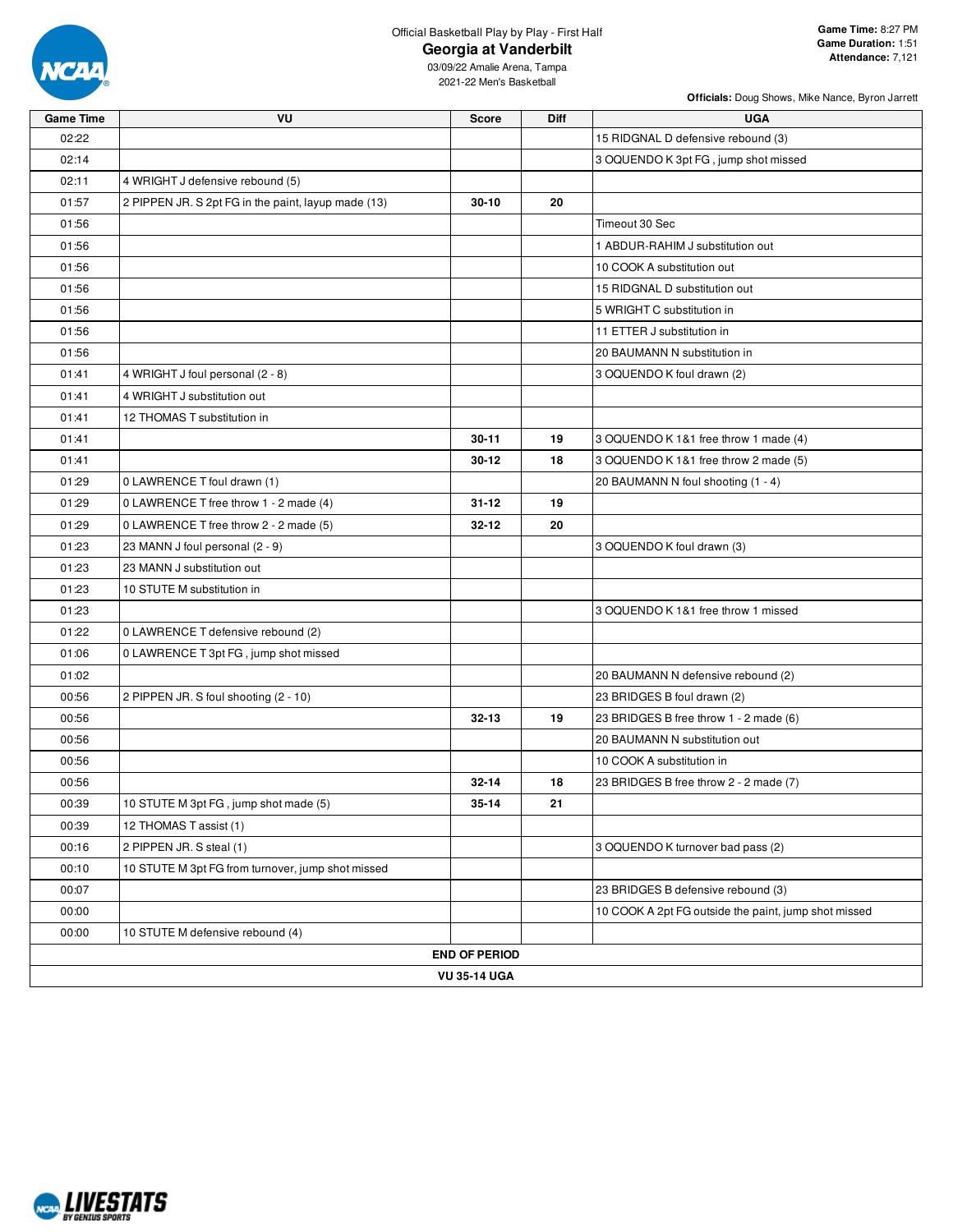

**Georgia - 14**

#### Official Basketball Box Score - First Half **Georgia at Vanderbilt**

03/09/22 Amalie Arena, Tampa 2021-22 Men's Basketball

**Officials:** Doug Shows, Mike Nance, Byron Jarrett

|      |                                                |       | FG      | 3P      | FT      | <b>Rebounds</b> |                |            | <b>Fouls</b> | <b>TP</b> | AS I     | <b>TO</b> | <b>ST</b>      |   | <b>Blocks</b> | $+/-$     |       |
|------|------------------------------------------------|-------|---------|---------|---------|-----------------|----------------|------------|--------------|-----------|----------|-----------|----------------|---|---------------|-----------|-------|
|      | NO. Name                                       | Min   | M-A     | M-A     | M-A     | <b>OR</b>       | <b>DR</b>      | <b>TOT</b> | <b>PF</b>    | <b>FD</b> |          |           |                |   | <b>BS</b>     | <b>BA</b> |       |
| 23   | F<br><b>Braelen Bridges</b>                    | 17:15 | $2 - 5$ | $0 - 0$ | $3 - 4$ | 0               | 3              | 3          | $\Omega$     | 2         | 7        | 0         | 0              | 0 | 0             |           | $-17$ |
| 10   | Aaron Cook<br>G                                | 16:21 | $0 - 5$ | $0 - 2$ | $0 - 0$ | 0               | 4              | 4          |              | 3         | 0        |           | $\overline{2}$ |   | 0             |           | $-18$ |
| 3    | Kario Oquendo                                  | 18:21 | $1-5$   | $0 - 2$ | $3-5$   | $\Omega$        | 3              | 3          | $\Omega$     | 3         | 5        | 0         | 2              | 0 | 0             | 0         | $-21$ |
| 5    | <b>Christian Wright</b>                        | 11:18 | $1-2$   | $0 - 0$ | $0 - 0$ | 0               | 0              | 0          |              | 0         | 2        | 0         | $\overline{2}$ | 0 | 0             |           | -8    |
| 11   | Jaxon Etter                                    | 11:37 | $0 - 0$ | $0-0$   | $0 - 2$ | 0               | 0              | 0          | 0            |           | 0        | 2         | 0              | 0 | $\Omega$      | 0         | -3    |
|      | Jabri Abdur-Rahim                              | 10:51 | $0 - 2$ | $0 - 1$ | $0 - 0$ | 0               |                |            |              | 0         |          |           | 0              | 0 | 0             |           | $-19$ |
| 15   | Dalen Ridgnal                                  | 06:19 | $0 - 2$ | $0 - 1$ | $0 - 1$ |                 | 2              | 3          | $\mathbf{0}$ |           | 0        |           | 0              | 0 | $\Omega$      | 0         | $-13$ |
| 20   | Noah Baumann                                   | 06:53 | $0 - 1$ | $0 - 1$ | $0 - 0$ | 0               | $\overline{2}$ | 2          |              | 0         |          | 0         | 0              | 0 | 0             |           | -6    |
| 4    | <b>Tyron McMillan</b>                          | 01:05 | $0-0$   | $0-0$   | $0 - 0$ | 0               | 0              | 0          | $\Omega$     | 0         | 0        | 0         |                | 0 | 0             | 0         | 0     |
| Team |                                                |       |         |         |         | 0               |                |            |              |           | $\Omega$ |           | 0              |   |               |           |       |
|      | <b>Totals</b><br>$0 - 7$<br>$4-22$<br>$6 - 12$ |       |         |         |         |                 | 16             | 17         | 4            | 10        | 14       | 4         | 7              |   | 0             | 5         | $-21$ |
|      | <b>Technical Fouls::NONE</b>                   |       |         |         |         |                 |                |            |              |           |          |           |                |   |               |           |       |

| <b>Shooting By Period</b> |                     |          |       |  |  |  |  |  |  |  |  |  |  |
|---------------------------|---------------------|----------|-------|--|--|--|--|--|--|--|--|--|--|
|                           | 1 <sup>st</sup> FG% | $4 - 22$ | 18.2% |  |  |  |  |  |  |  |  |  |  |
|                           | 3PT%                | $0 - 7$  | 0.0%  |  |  |  |  |  |  |  |  |  |  |
|                           | FT%                 | 6-12     | 50%   |  |  |  |  |  |  |  |  |  |  |
|                           | <b>GM FG%</b>       | 4-22     | 18.2% |  |  |  |  |  |  |  |  |  |  |
|                           | 3PT%                | $0 - 7$  | 0.0%  |  |  |  |  |  |  |  |  |  |  |
|                           | FT%                 | $6 - 12$ | 50.0% |  |  |  |  |  |  |  |  |  |  |

Dead Ball Rebounds: 2, 0

| Vanderbilt - 35 |  |  |  |  |  |
|-----------------|--|--|--|--|--|
|-----------------|--|--|--|--|--|

|               |                        |    |       | FG        | 3Р       | FТ      |           | <b>Rebounds</b> |              | <b>Fouls</b> |           | <b>TP</b> | <b>AS</b> | <b>TO</b>      | <b>ST</b> | <b>Blocks</b> |             | $+/-$ |
|---------------|------------------------|----|-------|-----------|----------|---------|-----------|-----------------|--------------|--------------|-----------|-----------|-----------|----------------|-----------|---------------|-------------|-------|
|               | NO. Name               |    | Min   | M-A       | M-A      | M-A     | <b>OR</b> | <b>DR</b>       | <b>TOT</b>   | <b>PF</b>    | <b>FD</b> |           |           |                |           | <b>BS</b>     | <b>BA</b>   |       |
| 10            | <b>Myles Stute</b>     | F  | 15:17 | 1-4       | 1-4      | $2-3$   |           | 3               | 4            |              |           | 5         |           | 0              | 0         |               | 0           | 14    |
| 21            | Liam Robbins           | C. | 08:56 | $1 - 3$   | $0 - 1$  | $0 - 0$ | $\Omega$  | 3               | 3            |              |           | 2         |           | 2              | 0         | 2             | 0           | 8     |
| 2             | Scotty Pippen Jr.<br>G |    | 18:06 | $6 - 11$  | $1-3$    | 0-0     |           |                 | 2            | 2            |           | 13        |           | 0              |           |               | 0           | 20    |
| 3             | Rodney Chatman<br>G    |    | 06:08 | 1-4       | $0 - 3$  | $0 - 0$ | $\Omega$  | $\Omega$        | $\mathbf{0}$ | 2            | $\Omega$  | 2         |           | 0              | 0         | 0             | $\mathbf 0$ |       |
| 4             | Jordan Wright<br>G     |    | 14:01 | 1-3       | $1-2$    | $0-0$   |           | 4               | 5            | 2            | $\Omega$  | 3         | $\Omega$  | $\overline{2}$ |           |               | 0           | 16    |
| 12            | <b>Trey Thomas</b>     |    | 10:22 | $1-3$     | $1-3$    | $0 - 0$ | $\Omega$  | $\Omega$        | $\mathbf 0$  | 0            | $\Omega$  | 3         |           | 0              | 0         | 0             | 0           | 9     |
| 42            | Quentin Millora-Brown  |    | 11:04 | $1 - 1$   | $0-0$    | $0-0$   |           | 2               | 3            | 0            | $\Omega$  | 2         | $\Omega$  | 0              | 0         |               | 0           | 13    |
| 5             | Shane Dezonie          |    | 08:03 | 0-0       | $0 - 0$  | $0 - 0$ | 0         | $\overline{2}$  | 2            | 0            | $\Omega$  | $\Omega$  | $\Omega$  | 0              | 0         | 0             | 0           | 8     |
| 0             | <b>Tyrin Lawrence</b>  |    | 05:00 | 1-3       | $1-3$    | $2-2$   | $\Omega$  | $\mathcal{P}$   | 2            | 0            |           | 5         | $\Omega$  | 0              | 0         | 0             | $\Omega$    | 10    |
| 23            | Jamaine Mann           |    | 03:03 | 0-1       | $0 - 1$  | $0-0$   |           |                 | 2            | 2            | $\Omega$  | 0         |           | 0              | 0         | 0             | 0           | 6     |
| Team          |                        |    |       |           |          |         | 0         | 3               | 3            |              |           | $\Omega$  |           |                |           |               |             |       |
| <b>Totals</b> |                        |    |       | $13 - 33$ | $5 - 20$ | $4 - 5$ | 5         | 21              | 26           | 10           | 4         | 35        | 6         | 5              | 2         | 5             | 0           | 21    |

|            | <b>Shooting By Period</b> |       |
|------------|---------------------------|-------|
| 1st<br>FG% | 13-33                     | 39.4% |
| 3PT%       | $5 - 20$                  | 25.0% |
| FT%        | 4-5                       | 80%   |
| GM FG%     | 13-33                     | 39.4% |
| 3PT%       | $5 - 20$                  | 25.0% |
| FT%        | 4-5                       | 80.0% |

Dead Ball Rebounds: 0, 0

|                                                                            | UGA   | VU                           |                       |            |           |                                 |     |                 |    |
|----------------------------------------------------------------------------|-------|------------------------------|-----------------------|------------|-----------|---------------------------------|-----|-----------------|----|
|                                                                            |       |                              | <b>Points from</b>    | <b>UGA</b> | <b>VU</b> | <b>Period by Period Scoring</b> |     |                 |    |
| <b>Biggest lead</b>                                                        |       | $0(1st20:00)$ 21 $(1st0:39)$ | <b>Turnovers</b>      | 0          | 5         |                                 | 1st | 2 <sub>nd</sub> | וס |
| Best Scoring Run $\left 4(1^{\rm st}16:28)\right $ 9(1 <sup>st</sup> 6:42) |       |                              | Paint                 | 8          | 16        |                                 |     |                 |    |
| <b>Lead Changes</b>                                                        |       |                              | <b>Second Chancel</b> |            | 5         | <b>UGA</b>                      | 14  | -37             | 51 |
| Times Tied                                                                 |       |                              | <b>Fast Breaks</b>    | ົ          |           | VU                              |     | 51              |    |
| Time with Lead                                                             | 00:00 | 16:50                        | <b>Bench</b>          |            | 10        |                                 | 35  |                 | 86 |

 $\overline{\phantom{a}}$ 

**Technical Fouls:**:NONE

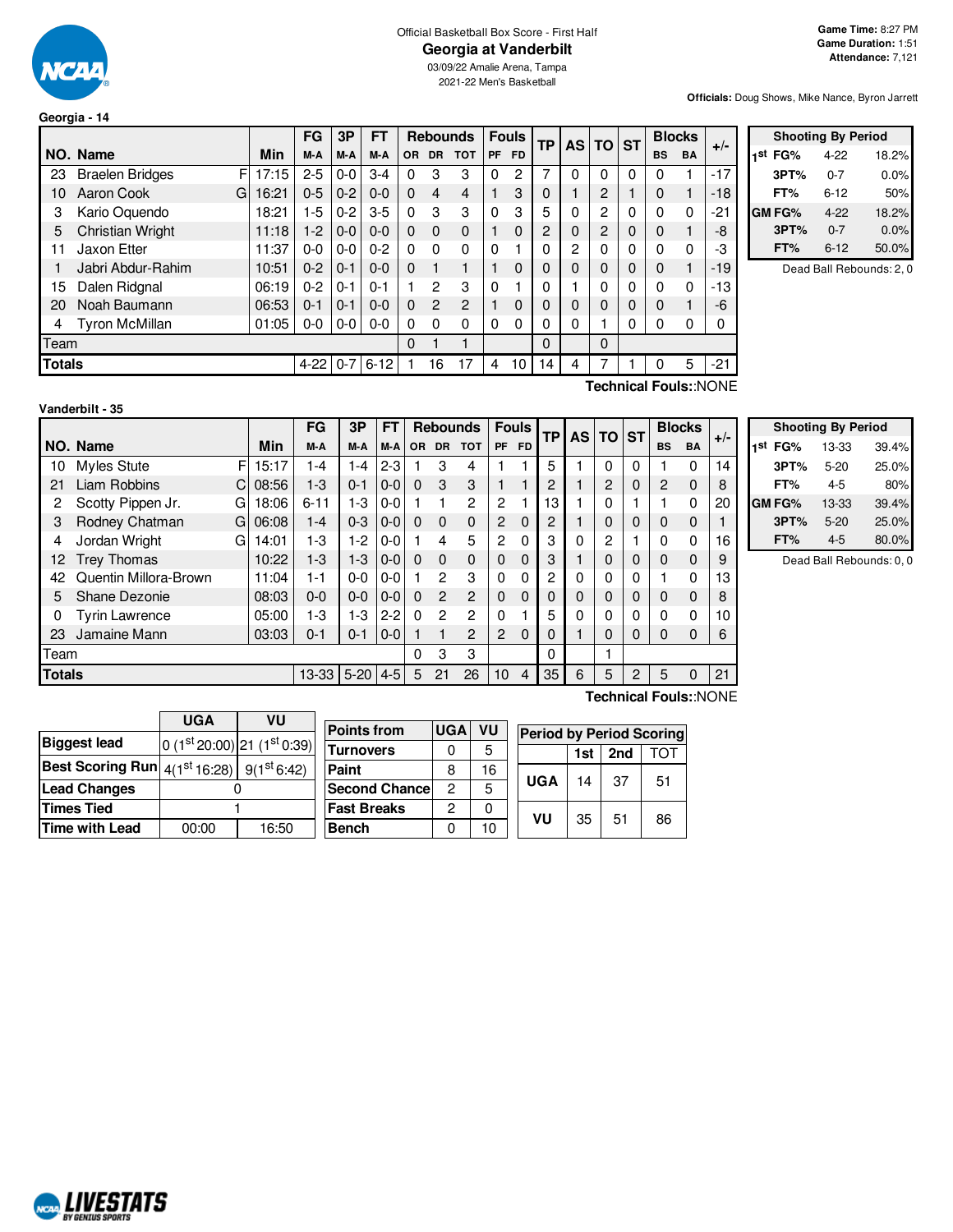

2021-22 Men's Basketball

**Officials:** Doug Shows, Mike Nance, Byron Jarrett

#### **Period 2**

| <b>Quarter Starters:</b> |                                                      |             |              |             |                                                    |                                                      |
|--------------------------|------------------------------------------------------|-------------|--------------|-------------|----------------------------------------------------|------------------------------------------------------|
| VU                       | 2 Pippen Jr. S                                       | 3 Chatman R |              | 4 Wright J  | 10 Stute M                                         | 21 Robbins L                                         |
| <b>UGA</b>               | 3 Oquendo K                                          | 5 Wright C  |              | 10 Cook A   | 11 Etter J                                         | 23 Bridges B                                         |
| <b>Game Time</b>         | VU                                                   |             | <b>Score</b> | <b>Diff</b> |                                                    | <b>UGA</b>                                           |
| 20:00                    | 0 LAWRENCE T substitution out                        |             |              |             |                                                    |                                                      |
| 20:00                    | 12 THOMAS T substitution out                         |             |              |             |                                                    |                                                      |
| 20:00                    | 42 MILLORA-BROWN Q substitution out                  |             |              |             |                                                    |                                                      |
| 20:00                    | 3 CHATMAN R substitution in                          |             |              |             |                                                    |                                                      |
| 20:00                    | 4 WRIGHT J substitution in                           |             |              |             |                                                    |                                                      |
| 20:00                    | 21 ROBBINS L substitution in                         |             |              |             |                                                    |                                                      |
| 19:51                    | 4 WRIGHT J foul shooting (3 - 1)                     |             |              |             | 3 OQUENDO K foul drawn (4)                         |                                                      |
| 19:51                    |                                                      |             | $35 - 15$    | 20          | 3 OQUENDO K free throw 1 - 2 made (6)              |                                                      |
| 19:51                    |                                                      |             | $35 - 16$    | 19          | 3 OQUENDO K free throw 2 - 2 made (7)              |                                                      |
| 19:39                    | 21 ROBBINS L 2pt FG in the paint, jump shot missed   |             |              |             |                                                    |                                                      |
| 19:36                    |                                                      |             |              |             | 10 COOK A defensive rebound (5)                    |                                                      |
| 19:33                    | 3 CHATMAN R foul personal (3 - 2)                    |             |              |             | 3 OQUENDO K foul drawn (5)                         |                                                      |
| 19:17                    |                                                      |             | $35 - 18$    | 17          | 23 BRIDGES B 2pt FG in the paint, layup made (9)   |                                                      |
| 19:17                    |                                                      |             |              |             | 10 COOK A assist (2)                               |                                                      |
| 18:55                    | 3 CHATMAN R 2pt FG in the paint, jump shot made (4)  |             | $37 - 18$    | 19          |                                                    |                                                      |
| 18:55                    | 3 CHATMAN R foul drawn (1)                           |             |              |             | 11 ETTER J foul shooting (1 - 1)                   |                                                      |
| 18:55                    | 3 CHATMAN R free throw 1 - 1 made (5)                |             | $38 - 18$    | 20          |                                                    |                                                      |
| 18:46                    |                                                      |             |              |             |                                                    | 10 COOK A 2pt FG outside the paint, jump shot missed |
| 18:43                    |                                                      |             |              |             | 23 BRIDGES B offensive rebound (4)                 |                                                      |
| 18:41                    |                                                      |             | 38-21        | 17          |                                                    | 10 COOK A 3pt FG second chance, jump shot made (3)   |
| 18:41                    |                                                      |             |              |             | 23 BRIDGES B assist (1)                            |                                                      |
| 18:26                    | 2 PIPPEN JR. S foul drawn (2)                        |             |              |             | 5 WRIGHT C foul shooting (2 - 2)                   |                                                      |
| 18:26                    | 2 PIPPEN JR. S free throw 1 - 2 missed               |             |              |             |                                                    |                                                      |
| 18:26                    | offensive dead ball rebound (1)                      |             |              |             |                                                    |                                                      |
| 18:26                    | 21 ROBBINS L substitution out                        |             |              |             |                                                    |                                                      |
| 18:26                    | 42 MILLORA-BROWN Q substitution in                   |             |              |             |                                                    |                                                      |
| 18:26                    | 2 PIPPEN JR. S free throw 2 - 2 made (14)            |             | 39-21        | 18          |                                                    |                                                      |
| 18:13                    |                                                      |             |              |             | 23 BRIDGES B 2pt FG in the paint, layup missed     |                                                      |
| 18:11                    | 42 MILLORA-BROWN Q defensive rebound (4)             |             |              |             |                                                    |                                                      |
| 17:58                    | 3 CHATMAN R 2pt FG in the paint, layup missed        |             |              |             |                                                    |                                                      |
| 17:55                    |                                                      |             |              |             | 23 BRIDGES B defensive rebound (5)                 |                                                      |
| 17:49                    | 2 PIPPEN JR. S steal (2)                             |             |              |             | 10 COOK A turnover bad pass (3)                    |                                                      |
| 17:35                    | 3 CHATMAN R 3pt FG from turnover, jump shot made (8) |             | 42-21        | 21          |                                                    |                                                      |
| 17:35                    | 4 WRIGHT J assist (1)                                |             |              |             |                                                    |                                                      |
| 17:11                    |                                                      |             | 42-23        | 19          | 5 WRIGHT C 2pt FG in the paint, jump shot made (4) |                                                      |
| 16:54                    | 2 PIPPEN JR. S foul drawn (3)                        |             |              |             | 5 WRIGHT C foul personal (3 - 3)                   |                                                      |
| 16:48                    | 2 PIPPEN JR. S 2pt FG in the paint, jump shot missed |             |              |             |                                                    |                                                      |
| 16:46                    |                                                      |             |              |             | 23 BRIDGES B defensive rebound (6)                 |                                                      |
| 16:41                    |                                                      |             |              |             | 5 WRIGHT C 2pt FG in the paint, jump shot blocked  |                                                      |
| 16:41                    | 4 WRIGHT J block (1)                                 |             |              |             |                                                    |                                                      |
| 16:37                    | 3 CHATMAN R defensive rebound (1)                    |             |              |             |                                                    |                                                      |
| 16:33                    | 3 CHATMAN R turnover bad pass (1)                    |             |              |             | 10 COOK A steal (2)                                |                                                      |
| 16:29                    |                                                      |             |              |             | 10 COOK A turnover bad pass (4)                    |                                                      |
|                          |                                                      |             |              |             |                                                    |                                                      |

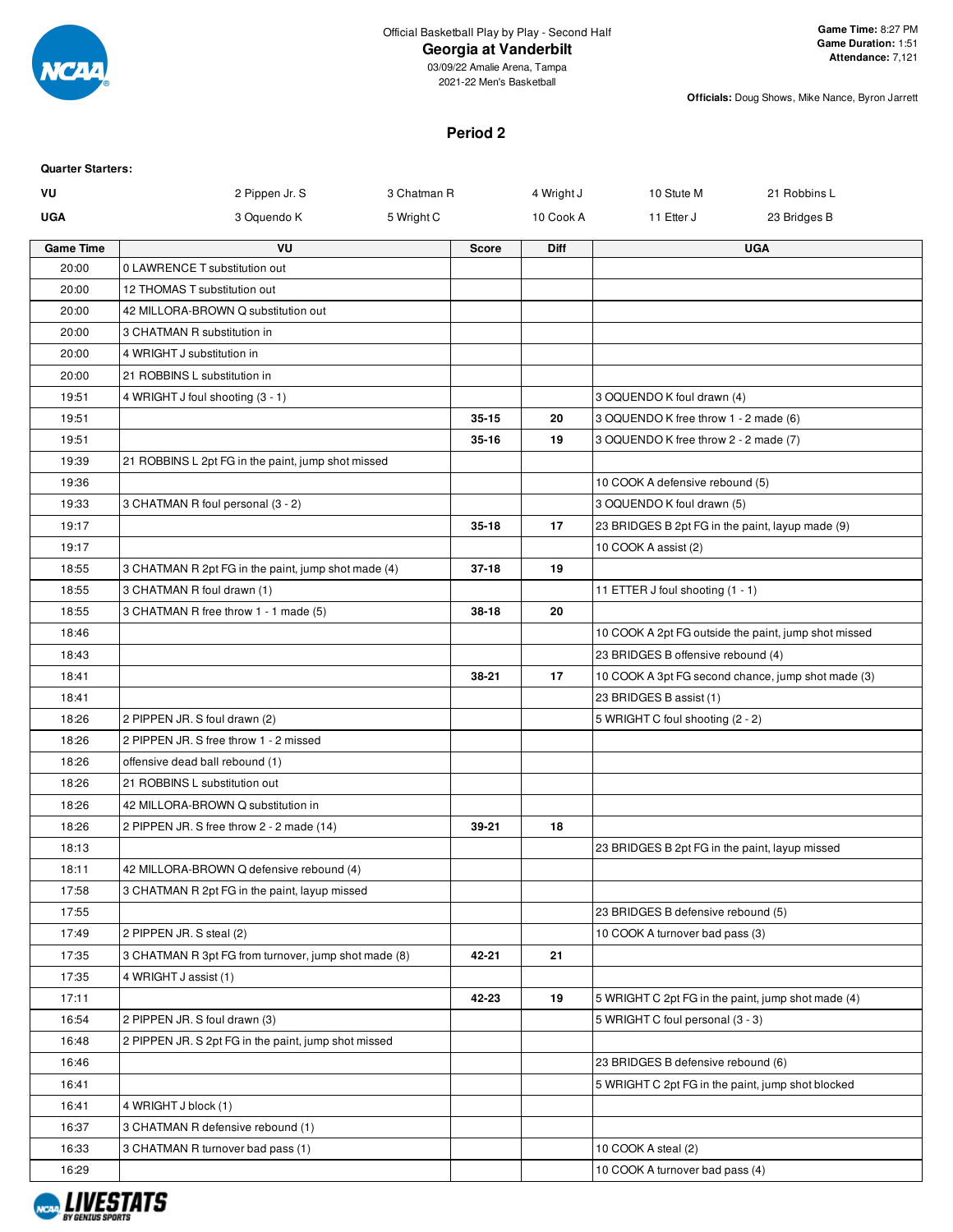

**Officials:** Doug Shows, Mike Nance, Byron Jarrett

| <b>Game Time</b> | VU                                                                  | <b>Score</b> | Diff          | <b>UGA</b>                                                               |
|------------------|---------------------------------------------------------------------|--------------|---------------|--------------------------------------------------------------------------|
| 16:29            |                                                                     |              |               | 5 WRIGHT C substitution out                                              |
| 16:29            |                                                                     |              |               | 1 ABDUR-RAHIM J substitution in                                          |
| 16:07            | 4 WRIGHT J 3pt FG from turnover, jump shot made (6)                 | 45-23        | 22            |                                                                          |
| 16:07            | 3 CHATMAN R assist (2)                                              |              |               |                                                                          |
| 15:48            |                                                                     |              |               | 3 OQUENDO K 2pt FG in the paint, layup missed                            |
| 15:48            |                                                                     |              |               | offensive rebound (22)                                                   |
| 15:48            |                                                                     |              | Timeout media |                                                                          |
| 15:48            | 3 CHATMAN R substitution out                                        |              |               |                                                                          |
| 15:48            | 12 THOMAS T substitution in                                         |              |               |                                                                          |
| 15:41            |                                                                     |              |               | 23 BRIDGES B 2pt FG second chance outside the paint, jump<br>shot missed |
| 15:40            |                                                                     |              |               | 10 COOK A offensive rebound (6)                                          |
| 15:40            | 2 PIPPEN JR. S foul personal (3 - 3)                                |              |               | 10 COOK A foul drawn (4)                                                 |
| 15:32            |                                                                     |              |               | 10 COOK A 2pt FG second chance in the paint, jump shot<br>missed         |
| 15:29            | 12 THOMAS T defensive rebound (1)                                   |              |               |                                                                          |
| 15:11            | 2 PIPPEN JR. S turnover bad pass (1)                                |              |               | 23 BRIDGES B steal (1)                                                   |
| 15:04            | 12 THOMAS T foul personal (1 - 4)                                   |              |               | 1 ABDUR-RAHIM J foul drawn (1)                                           |
| 15:04            | 2 PIPPEN JR. S substitution out                                     |              |               |                                                                          |
| 15:04            | 0 LAWRENCE T substitution in                                        |              |               |                                                                          |
| 15:03            | 0 LAWRENCE T foul personal (1 - 5)                                  |              |               | 23 BRIDGES B foul drawn (3)                                              |
| 14:45            |                                                                     |              |               | 23 BRIDGES B 2pt FG from turnover outside the paint, jump<br>shot missed |
| 14:42            | 4 WRIGHT J defensive rebound (6)                                    |              |               |                                                                          |
| 14:25            | 10 STUTE M 3pt FG, jump shot made (8)                               | 48-23        | 25            |                                                                          |
| 14:25            | 12 THOMAS T assist (2)                                              |              |               |                                                                          |
| 14:05            |                                                                     |              |               | 10 COOK A turnover out of bounds (5)                                     |
| 14:05            |                                                                     |              |               | 10 COOK A substitution out                                               |
| 14:05            |                                                                     |              |               | 11 ETTER J substitution out                                              |
| 14:05            |                                                                     |              |               | 23 BRIDGES B substitution out                                            |
| 14:05            |                                                                     |              |               | 5 WRIGHT C substitution in                                               |
| 14:05            |                                                                     |              |               | 15 RIDGNAL D substitution in                                             |
| 14:05            |                                                                     |              |               | 20 BAUMANN N substitution in                                             |
| 13:47            | 4 WRIGHT J 2pt FG from turnover in the paint, jump shot made<br>(8) | 50-23        | 27            |                                                                          |
| 13:38            |                                                                     |              |               | 3 OQUENDO K 3pt FG, jump shot missed                                     |
| 13:35            | 10 STUTE M defensive rebound (5)                                    |              |               |                                                                          |
| 13:25            | 10 STUTE M 3pt FG, jump shot made (11)                              | 53-23        | 30            |                                                                          |
| 13:25            | 4 WRIGHT J assist (2)                                               |              |               |                                                                          |
| 13:02            |                                                                     | 53-25        | 28            | 3 OQUENDO K 2pt FG in the paint, driving layup made (9)                  |
| 12:45            | 10 STUTE M 3pt FG, jump shot missed                                 |              |               |                                                                          |
| 12:41            | 4 WRIGHT J offensive rebound (7)                                    |              |               |                                                                          |
| 12:39            | 4 WRIGHT J 3pt FG second chance, jump shot made (11)                | 56-25        | 31            |                                                                          |
| 12:32            |                                                                     |              |               | Timeout 30 Sec                                                           |
| 12:32            | 4 WRIGHT J substitution out                                         |              |               |                                                                          |
| 12:32            | 42 MILLORA-BROWN Q substitution out                                 |              |               |                                                                          |
| 12:32            | 5 DEZONIE S substitution in                                         |              |               |                                                                          |
| 12:32            | 21 ROBBINS L substitution in                                        |              |               |                                                                          |
| 12:21            |                                                                     |              |               | 15 RIDGNAL D 3pt FG, jump shot missed                                    |
| 12:19            |                                                                     |              |               | 1 ABDUR-RAHIM J offensive rebound (2)                                    |

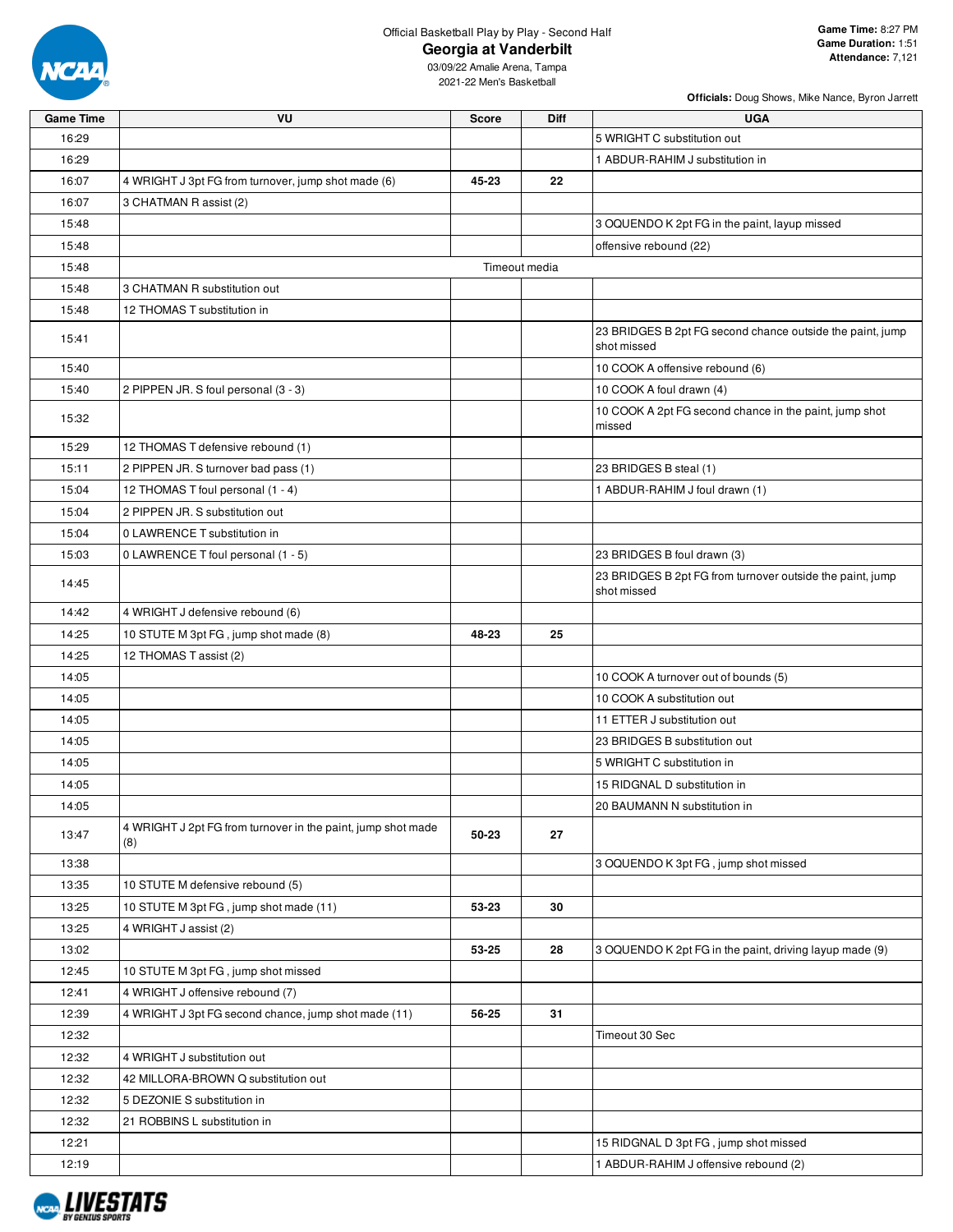

**Officials:** Doug Shows, Mike Nance, Byron Jarrett

| <b>Game Time</b> | VU                                                                         | <b>Score</b>  | Diff | <b>UGA</b>                                           |
|------------------|----------------------------------------------------------------------------|---------------|------|------------------------------------------------------|
| 12:19            | 0 LAWRENCE T foul personal (2 - 6)                                         |               |      | 1 ABDUR-RAHIM J foul drawn (2)                       |
| 12:19            |                                                                            |               |      | 15 RIDGNAL D substitution out                        |
| 12:19            |                                                                            |               |      | 23 BRIDGES B substitution in                         |
| 12:16            | 0 LAWRENCE T foul drawn (2)                                                |               |      | 1 ABDUR-RAHIM J foul offensive (2 - 4)               |
| 12:16            |                                                                            |               |      | 1 ABDUR-RAHIM J turnover offensive (1)               |
| 11:49            | 21 ROBBINS L 2pt FG from turnover in the paint, jump shot<br>missed        |               |      |                                                      |
| 11:46            |                                                                            |               |      | 23 BRIDGES B defensive rebound (7)                   |
| 11:34            | 10 STUTE M foul personal (2 - 7)                                           |               |      | 20 BAUMANN N foul drawn (1)                          |
| 11:34            |                                                                            | Timeout media |      |                                                      |
| 11:34            | 10 STUTE M substitution out                                                |               |      |                                                      |
| 11:34            | 15 FRANK T substitution in                                                 |               |      |                                                      |
| 11:34            |                                                                            | 56-26         | 30   | 20 BAUMANN N 1&1 free throw 1 made (1)               |
| 11:34            |                                                                            | 56-27         | 29   | 20 BAUMANN N 1&1 free throw 2 made (2)               |
| 11:11            | 21 ROBBINS L 2pt FG in the paint, jump shot made (4)                       | 58-27         | 31   |                                                      |
| 10:52            | 15 FRANK T foul shooting (1 - 8)                                           |               |      | 20 BAUMANN N foul drawn (2)                          |
| 10:52            |                                                                            | 58-28         | 30   | 20 BAUMANN N free throw 1 - 3 made (3)               |
| 10:52            |                                                                            | 58-29         | 29   | 20 BAUMANN N free throw 2 - 3 made (4)               |
| 10:52            |                                                                            |               |      | 3 OQUENDO K substitution out                         |
| 10:52            |                                                                            |               |      | 5 WRIGHT C substitution out                          |
| 10:52            |                                                                            |               |      | 10 COOK A substitution in                            |
| 10:52            |                                                                            |               |      | 11 ETTER J substitution in                           |
| 10:52            |                                                                            | 58-30         | 28   | 20 BAUMANN N free throw 3 - 3 made (5)               |
| 10:38            | 12 THOMAS T 3pt FG, jump shot missed                                       |               |      |                                                      |
| 10:35            | 15 FRANK T offensive rebound (1)                                           |               |      |                                                      |
| 10:19            | 21 ROBBINS L turnover lost ball (3)                                        |               |      | 1 ABDUR-RAHIM J steal (1)                            |
| 10:15            | 12 THOMAS T foul shooting (2 - 9)                                          |               |      | 1 ABDUR-RAHIM J foul drawn (3)                       |
| 10:15            |                                                                            | 58-31         | 27   | 1 ABDUR-RAHIM J free throw fast break 1 - 2 made (1) |
| 10:15            |                                                                            | 58-32         | 26   | 1 ABDUR-RAHIM J free throw fast break 2 - 2 made (2) |
| 09:48            | 15 FRANK T 3pt FG, jump shot missed                                        |               |      |                                                      |
| 09:44            | 5 DEZONIE S offensive rebound (3)                                          |               |      |                                                      |
| 09:43            | 5 DEZONIE S 2pt FG second chance in the paint, layup made<br>(2)           | 60-32         | 28   |                                                      |
| 09:36            | 21 ROBBINS L foul drawn (2)                                                |               |      | 1 ABDUR-RAHIM J foul offensive (3 - 5)               |
| 09:36            |                                                                            |               |      | 1 ABDUR-RAHIM J turnover offensive (2)               |
| 09:36            | 21 ROBBINS L substitution out                                              |               |      |                                                      |
| 09:36            | 42 MILLORA-BROWN Q substitution in                                         |               |      |                                                      |
| 09:18            | 42 MILLORA-BROWN Q foul drawn (1)                                          |               |      | 1 ABDUR-RAHIM J foul personal (4 - 6)                |
| 09:18            |                                                                            |               |      | 1 ABDUR-RAHIM J substitution out                     |
| 09:18            |                                                                            |               |      | 3 OQUENDO K substitution in                          |
| 09:03            | 5 DEZONIE S 3pt FG from turnover, jump shot made (5)                       | 63-32         | 31   |                                                      |
| 09:03            | 12 THOMAS T assist (3)                                                     |               |      |                                                      |
| 08:48            | 42 MILLORA-BROWN Q foul drawn (2)                                          |               |      | 10 COOK A foul offensive (2 - 7)                     |
| 08:48            |                                                                            |               |      | 10 COOK A turnover offensive (6)                     |
| 08:33            | 0 LAWRENCE T 2pt FG from turnover outside the paint, jump<br>shot made (7) | 65-32         | 33   |                                                      |
| 08:22            |                                                                            | 65-34         | 31   | 3 OQUENDO K 2pt FG in the paint, jump shot made (11) |
| 08:13            | 12 THOMAS T 3pt FG, jump shot made (6)                                     | 68-34         | 34   |                                                      |
| 07:53            |                                                                            |               |      | 3 OQUENDO K 3pt FG, jump shot missed                 |
| 07:50            | 15 FRANK T defensive rebound (2)                                           |               |      |                                                      |

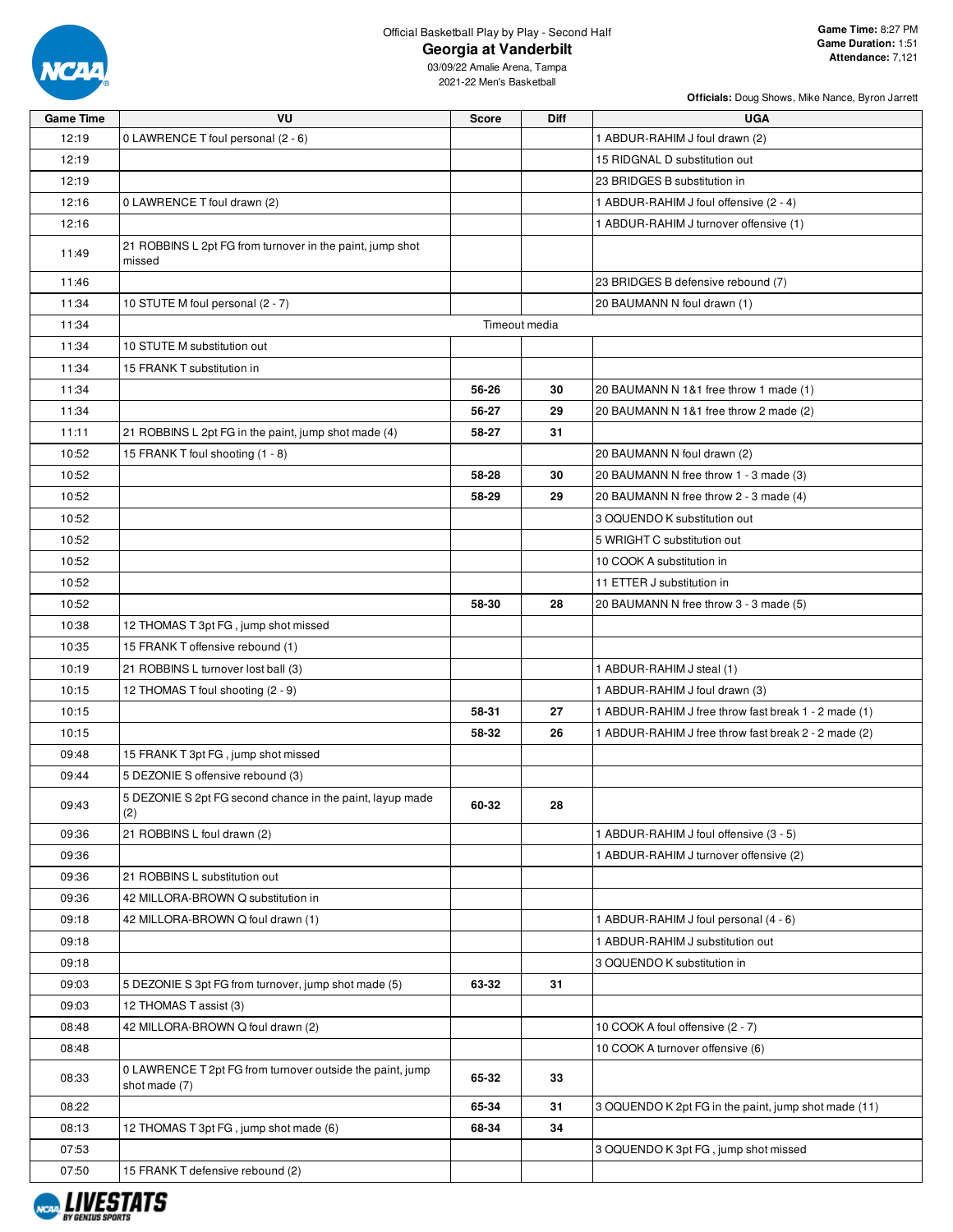

**Officials:** Doug Shows, Mike Nance, Byron Jarrett

| 07:42<br>5 DEZONIE S 3pt FG, jump shot missed<br>07:38<br>12 THOMAS T offensive rebound (2)<br>07:33<br>Timeout media<br>07:33<br>0 LAWRENCE T substitution out<br>07:33<br>42 MILLORA-BROWN Q substitution out<br>07:33<br>11 DORSEY G substitution in<br>07:33<br>23 MANN J substitution in<br>07:33<br>20 BAUMANN N substitution out<br>07:33<br>5 WRIGHT C substitution in<br>07:32<br>12 THOMAS T 3pt FG second chance, jump shot missed<br>07:29<br>defensive dead ball rebound (3)<br>10 COOK A 3pt FG, jump shot missed<br>07:18<br>07:14<br>23 MANN J defensive rebound (3)<br>06:47<br>12 THOMAS T 2pt FG outside the paint, jump shot missed<br>06:44<br>23 BRIDGES B defensive rebound (8)<br>06:39<br>23 MANN J foul shooting (3 - 10)<br>11 ETTER J foul drawn (2)<br>06:39<br>68-35<br>33<br>11 ETTER J free throw 1 - 2 made (1)<br>06:39<br>12 THOMAS T substitution out<br>33 WEIKERT D substitution in<br>06:39<br>68-36<br>32<br>06:39<br>11 ETTER J free throw 2 - 2 made (2)<br>11 ETTER J substitution out<br>06:39<br>06:39<br>2 MCDOWELL C substitution in<br>06:28<br>11 DORSEY G 3pt FG, jump shot missed<br>06:25<br>23 BRIDGES B defensive rebound (9)<br>06:12<br>2 MCDOWELL C 3pt FG, jump shot missed<br>06:10<br>offensive rebound (28)<br>30<br>10 COOK A 2pt FG second chance in the paint, layup made (5)<br>06:07<br>68-38<br>06:07<br>23 BRIDGES B assist (2)<br>70-38<br>05:44<br>5 DEZONIE S 2pt FG in the paint, driving layup made (7)<br>32<br>05:19<br>70-40<br>30<br>23 BRIDGES B 2pt FG in the paint, layup made (11)<br>10 COOK A assist (3)<br>05:19<br>33 WEIKERT D 3pt FG, jump shot made (3)<br>73-40<br>04:56<br>33<br>04:56<br>5 DEZONIE S assist (1)<br>Timeout 30 Sec<br>04:53<br>3 OQUENDO K substitution out<br>04:53<br>04:53<br>1 ABDUR-RAHIM J substitution in<br>04:39<br>2 MCDOWELL C 3pt FG, jump shot missed<br>04:36<br>5 DEZONIE S defensive rebound (4)<br>5 DEZONIE S 3pt FG, jump shot made (10)<br>04:10<br>76-40<br>36<br>04:10<br>11 DORSEY G assist (1)<br>03:55<br>10 COOK A turnover bad pass (7)<br>Timeout media | <b>Game Time</b> | VU | <b>Score</b> | Diff | <b>UGA</b> |
|-----------------------------------------------------------------------------------------------------------------------------------------------------------------------------------------------------------------------------------------------------------------------------------------------------------------------------------------------------------------------------------------------------------------------------------------------------------------------------------------------------------------------------------------------------------------------------------------------------------------------------------------------------------------------------------------------------------------------------------------------------------------------------------------------------------------------------------------------------------------------------------------------------------------------------------------------------------------------------------------------------------------------------------------------------------------------------------------------------------------------------------------------------------------------------------------------------------------------------------------------------------------------------------------------------------------------------------------------------------------------------------------------------------------------------------------------------------------------------------------------------------------------------------------------------------------------------------------------------------------------------------------------------------------------------------------------------------------------------------------------------------------------------------------------------------------------------------------------------------------------------------------------------------------------------------------------------------------------------------------------------------------------------------------------------------------------------------------------|------------------|----|--------------|------|------------|
|                                                                                                                                                                                                                                                                                                                                                                                                                                                                                                                                                                                                                                                                                                                                                                                                                                                                                                                                                                                                                                                                                                                                                                                                                                                                                                                                                                                                                                                                                                                                                                                                                                                                                                                                                                                                                                                                                                                                                                                                                                                                                               |                  |    |              |      |            |
|                                                                                                                                                                                                                                                                                                                                                                                                                                                                                                                                                                                                                                                                                                                                                                                                                                                                                                                                                                                                                                                                                                                                                                                                                                                                                                                                                                                                                                                                                                                                                                                                                                                                                                                                                                                                                                                                                                                                                                                                                                                                                               |                  |    |              |      |            |
|                                                                                                                                                                                                                                                                                                                                                                                                                                                                                                                                                                                                                                                                                                                                                                                                                                                                                                                                                                                                                                                                                                                                                                                                                                                                                                                                                                                                                                                                                                                                                                                                                                                                                                                                                                                                                                                                                                                                                                                                                                                                                               |                  |    |              |      |            |
|                                                                                                                                                                                                                                                                                                                                                                                                                                                                                                                                                                                                                                                                                                                                                                                                                                                                                                                                                                                                                                                                                                                                                                                                                                                                                                                                                                                                                                                                                                                                                                                                                                                                                                                                                                                                                                                                                                                                                                                                                                                                                               |                  |    |              |      |            |
|                                                                                                                                                                                                                                                                                                                                                                                                                                                                                                                                                                                                                                                                                                                                                                                                                                                                                                                                                                                                                                                                                                                                                                                                                                                                                                                                                                                                                                                                                                                                                                                                                                                                                                                                                                                                                                                                                                                                                                                                                                                                                               |                  |    |              |      |            |
|                                                                                                                                                                                                                                                                                                                                                                                                                                                                                                                                                                                                                                                                                                                                                                                                                                                                                                                                                                                                                                                                                                                                                                                                                                                                                                                                                                                                                                                                                                                                                                                                                                                                                                                                                                                                                                                                                                                                                                                                                                                                                               |                  |    |              |      |            |
|                                                                                                                                                                                                                                                                                                                                                                                                                                                                                                                                                                                                                                                                                                                                                                                                                                                                                                                                                                                                                                                                                                                                                                                                                                                                                                                                                                                                                                                                                                                                                                                                                                                                                                                                                                                                                                                                                                                                                                                                                                                                                               |                  |    |              |      |            |
|                                                                                                                                                                                                                                                                                                                                                                                                                                                                                                                                                                                                                                                                                                                                                                                                                                                                                                                                                                                                                                                                                                                                                                                                                                                                                                                                                                                                                                                                                                                                                                                                                                                                                                                                                                                                                                                                                                                                                                                                                                                                                               |                  |    |              |      |            |
|                                                                                                                                                                                                                                                                                                                                                                                                                                                                                                                                                                                                                                                                                                                                                                                                                                                                                                                                                                                                                                                                                                                                                                                                                                                                                                                                                                                                                                                                                                                                                                                                                                                                                                                                                                                                                                                                                                                                                                                                                                                                                               |                  |    |              |      |            |
|                                                                                                                                                                                                                                                                                                                                                                                                                                                                                                                                                                                                                                                                                                                                                                                                                                                                                                                                                                                                                                                                                                                                                                                                                                                                                                                                                                                                                                                                                                                                                                                                                                                                                                                                                                                                                                                                                                                                                                                                                                                                                               |                  |    |              |      |            |
|                                                                                                                                                                                                                                                                                                                                                                                                                                                                                                                                                                                                                                                                                                                                                                                                                                                                                                                                                                                                                                                                                                                                                                                                                                                                                                                                                                                                                                                                                                                                                                                                                                                                                                                                                                                                                                                                                                                                                                                                                                                                                               |                  |    |              |      |            |
|                                                                                                                                                                                                                                                                                                                                                                                                                                                                                                                                                                                                                                                                                                                                                                                                                                                                                                                                                                                                                                                                                                                                                                                                                                                                                                                                                                                                                                                                                                                                                                                                                                                                                                                                                                                                                                                                                                                                                                                                                                                                                               |                  |    |              |      |            |
|                                                                                                                                                                                                                                                                                                                                                                                                                                                                                                                                                                                                                                                                                                                                                                                                                                                                                                                                                                                                                                                                                                                                                                                                                                                                                                                                                                                                                                                                                                                                                                                                                                                                                                                                                                                                                                                                                                                                                                                                                                                                                               |                  |    |              |      |            |
|                                                                                                                                                                                                                                                                                                                                                                                                                                                                                                                                                                                                                                                                                                                                                                                                                                                                                                                                                                                                                                                                                                                                                                                                                                                                                                                                                                                                                                                                                                                                                                                                                                                                                                                                                                                                                                                                                                                                                                                                                                                                                               |                  |    |              |      |            |
|                                                                                                                                                                                                                                                                                                                                                                                                                                                                                                                                                                                                                                                                                                                                                                                                                                                                                                                                                                                                                                                                                                                                                                                                                                                                                                                                                                                                                                                                                                                                                                                                                                                                                                                                                                                                                                                                                                                                                                                                                                                                                               |                  |    |              |      |            |
|                                                                                                                                                                                                                                                                                                                                                                                                                                                                                                                                                                                                                                                                                                                                                                                                                                                                                                                                                                                                                                                                                                                                                                                                                                                                                                                                                                                                                                                                                                                                                                                                                                                                                                                                                                                                                                                                                                                                                                                                                                                                                               |                  |    |              |      |            |
|                                                                                                                                                                                                                                                                                                                                                                                                                                                                                                                                                                                                                                                                                                                                                                                                                                                                                                                                                                                                                                                                                                                                                                                                                                                                                                                                                                                                                                                                                                                                                                                                                                                                                                                                                                                                                                                                                                                                                                                                                                                                                               |                  |    |              |      |            |
|                                                                                                                                                                                                                                                                                                                                                                                                                                                                                                                                                                                                                                                                                                                                                                                                                                                                                                                                                                                                                                                                                                                                                                                                                                                                                                                                                                                                                                                                                                                                                                                                                                                                                                                                                                                                                                                                                                                                                                                                                                                                                               |                  |    |              |      |            |
|                                                                                                                                                                                                                                                                                                                                                                                                                                                                                                                                                                                                                                                                                                                                                                                                                                                                                                                                                                                                                                                                                                                                                                                                                                                                                                                                                                                                                                                                                                                                                                                                                                                                                                                                                                                                                                                                                                                                                                                                                                                                                               |                  |    |              |      |            |
|                                                                                                                                                                                                                                                                                                                                                                                                                                                                                                                                                                                                                                                                                                                                                                                                                                                                                                                                                                                                                                                                                                                                                                                                                                                                                                                                                                                                                                                                                                                                                                                                                                                                                                                                                                                                                                                                                                                                                                                                                                                                                               |                  |    |              |      |            |
|                                                                                                                                                                                                                                                                                                                                                                                                                                                                                                                                                                                                                                                                                                                                                                                                                                                                                                                                                                                                                                                                                                                                                                                                                                                                                                                                                                                                                                                                                                                                                                                                                                                                                                                                                                                                                                                                                                                                                                                                                                                                                               |                  |    |              |      |            |
|                                                                                                                                                                                                                                                                                                                                                                                                                                                                                                                                                                                                                                                                                                                                                                                                                                                                                                                                                                                                                                                                                                                                                                                                                                                                                                                                                                                                                                                                                                                                                                                                                                                                                                                                                                                                                                                                                                                                                                                                                                                                                               |                  |    |              |      |            |
|                                                                                                                                                                                                                                                                                                                                                                                                                                                                                                                                                                                                                                                                                                                                                                                                                                                                                                                                                                                                                                                                                                                                                                                                                                                                                                                                                                                                                                                                                                                                                                                                                                                                                                                                                                                                                                                                                                                                                                                                                                                                                               |                  |    |              |      |            |
|                                                                                                                                                                                                                                                                                                                                                                                                                                                                                                                                                                                                                                                                                                                                                                                                                                                                                                                                                                                                                                                                                                                                                                                                                                                                                                                                                                                                                                                                                                                                                                                                                                                                                                                                                                                                                                                                                                                                                                                                                                                                                               |                  |    |              |      |            |
|                                                                                                                                                                                                                                                                                                                                                                                                                                                                                                                                                                                                                                                                                                                                                                                                                                                                                                                                                                                                                                                                                                                                                                                                                                                                                                                                                                                                                                                                                                                                                                                                                                                                                                                                                                                                                                                                                                                                                                                                                                                                                               |                  |    |              |      |            |
|                                                                                                                                                                                                                                                                                                                                                                                                                                                                                                                                                                                                                                                                                                                                                                                                                                                                                                                                                                                                                                                                                                                                                                                                                                                                                                                                                                                                                                                                                                                                                                                                                                                                                                                                                                                                                                                                                                                                                                                                                                                                                               |                  |    |              |      |            |
|                                                                                                                                                                                                                                                                                                                                                                                                                                                                                                                                                                                                                                                                                                                                                                                                                                                                                                                                                                                                                                                                                                                                                                                                                                                                                                                                                                                                                                                                                                                                                                                                                                                                                                                                                                                                                                                                                                                                                                                                                                                                                               |                  |    |              |      |            |
|                                                                                                                                                                                                                                                                                                                                                                                                                                                                                                                                                                                                                                                                                                                                                                                                                                                                                                                                                                                                                                                                                                                                                                                                                                                                                                                                                                                                                                                                                                                                                                                                                                                                                                                                                                                                                                                                                                                                                                                                                                                                                               |                  |    |              |      |            |
|                                                                                                                                                                                                                                                                                                                                                                                                                                                                                                                                                                                                                                                                                                                                                                                                                                                                                                                                                                                                                                                                                                                                                                                                                                                                                                                                                                                                                                                                                                                                                                                                                                                                                                                                                                                                                                                                                                                                                                                                                                                                                               |                  |    |              |      |            |
|                                                                                                                                                                                                                                                                                                                                                                                                                                                                                                                                                                                                                                                                                                                                                                                                                                                                                                                                                                                                                                                                                                                                                                                                                                                                                                                                                                                                                                                                                                                                                                                                                                                                                                                                                                                                                                                                                                                                                                                                                                                                                               |                  |    |              |      |            |
|                                                                                                                                                                                                                                                                                                                                                                                                                                                                                                                                                                                                                                                                                                                                                                                                                                                                                                                                                                                                                                                                                                                                                                                                                                                                                                                                                                                                                                                                                                                                                                                                                                                                                                                                                                                                                                                                                                                                                                                                                                                                                               |                  |    |              |      |            |
|                                                                                                                                                                                                                                                                                                                                                                                                                                                                                                                                                                                                                                                                                                                                                                                                                                                                                                                                                                                                                                                                                                                                                                                                                                                                                                                                                                                                                                                                                                                                                                                                                                                                                                                                                                                                                                                                                                                                                                                                                                                                                               |                  |    |              |      |            |
|                                                                                                                                                                                                                                                                                                                                                                                                                                                                                                                                                                                                                                                                                                                                                                                                                                                                                                                                                                                                                                                                                                                                                                                                                                                                                                                                                                                                                                                                                                                                                                                                                                                                                                                                                                                                                                                                                                                                                                                                                                                                                               |                  |    |              |      |            |
|                                                                                                                                                                                                                                                                                                                                                                                                                                                                                                                                                                                                                                                                                                                                                                                                                                                                                                                                                                                                                                                                                                                                                                                                                                                                                                                                                                                                                                                                                                                                                                                                                                                                                                                                                                                                                                                                                                                                                                                                                                                                                               |                  |    |              |      |            |
|                                                                                                                                                                                                                                                                                                                                                                                                                                                                                                                                                                                                                                                                                                                                                                                                                                                                                                                                                                                                                                                                                                                                                                                                                                                                                                                                                                                                                                                                                                                                                                                                                                                                                                                                                                                                                                                                                                                                                                                                                                                                                               |                  |    |              |      |            |
|                                                                                                                                                                                                                                                                                                                                                                                                                                                                                                                                                                                                                                                                                                                                                                                                                                                                                                                                                                                                                                                                                                                                                                                                                                                                                                                                                                                                                                                                                                                                                                                                                                                                                                                                                                                                                                                                                                                                                                                                                                                                                               |                  |    |              |      |            |
|                                                                                                                                                                                                                                                                                                                                                                                                                                                                                                                                                                                                                                                                                                                                                                                                                                                                                                                                                                                                                                                                                                                                                                                                                                                                                                                                                                                                                                                                                                                                                                                                                                                                                                                                                                                                                                                                                                                                                                                                                                                                                               |                  |    |              |      |            |
|                                                                                                                                                                                                                                                                                                                                                                                                                                                                                                                                                                                                                                                                                                                                                                                                                                                                                                                                                                                                                                                                                                                                                                                                                                                                                                                                                                                                                                                                                                                                                                                                                                                                                                                                                                                                                                                                                                                                                                                                                                                                                               |                  |    |              |      |            |
|                                                                                                                                                                                                                                                                                                                                                                                                                                                                                                                                                                                                                                                                                                                                                                                                                                                                                                                                                                                                                                                                                                                                                                                                                                                                                                                                                                                                                                                                                                                                                                                                                                                                                                                                                                                                                                                                                                                                                                                                                                                                                               |                  |    |              |      |            |
|                                                                                                                                                                                                                                                                                                                                                                                                                                                                                                                                                                                                                                                                                                                                                                                                                                                                                                                                                                                                                                                                                                                                                                                                                                                                                                                                                                                                                                                                                                                                                                                                                                                                                                                                                                                                                                                                                                                                                                                                                                                                                               |                  |    |              |      |            |
|                                                                                                                                                                                                                                                                                                                                                                                                                                                                                                                                                                                                                                                                                                                                                                                                                                                                                                                                                                                                                                                                                                                                                                                                                                                                                                                                                                                                                                                                                                                                                                                                                                                                                                                                                                                                                                                                                                                                                                                                                                                                                               |                  |    |              |      |            |
|                                                                                                                                                                                                                                                                                                                                                                                                                                                                                                                                                                                                                                                                                                                                                                                                                                                                                                                                                                                                                                                                                                                                                                                                                                                                                                                                                                                                                                                                                                                                                                                                                                                                                                                                                                                                                                                                                                                                                                                                                                                                                               |                  |    |              |      |            |
|                                                                                                                                                                                                                                                                                                                                                                                                                                                                                                                                                                                                                                                                                                                                                                                                                                                                                                                                                                                                                                                                                                                                                                                                                                                                                                                                                                                                                                                                                                                                                                                                                                                                                                                                                                                                                                                                                                                                                                                                                                                                                               | 03:55            |    |              |      |            |
| 03:55<br>5 DEZONIE S substitution out                                                                                                                                                                                                                                                                                                                                                                                                                                                                                                                                                                                                                                                                                                                                                                                                                                                                                                                                                                                                                                                                                                                                                                                                                                                                                                                                                                                                                                                                                                                                                                                                                                                                                                                                                                                                                                                                                                                                                                                                                                                         |                  |    |              |      |            |
| 03:55<br>20 ADELMAN M substitution in                                                                                                                                                                                                                                                                                                                                                                                                                                                                                                                                                                                                                                                                                                                                                                                                                                                                                                                                                                                                                                                                                                                                                                                                                                                                                                                                                                                                                                                                                                                                                                                                                                                                                                                                                                                                                                                                                                                                                                                                                                                         |                  |    |              |      |            |
| 03:55<br>2 MCDOWELL C substitution out                                                                                                                                                                                                                                                                                                                                                                                                                                                                                                                                                                                                                                                                                                                                                                                                                                                                                                                                                                                                                                                                                                                                                                                                                                                                                                                                                                                                                                                                                                                                                                                                                                                                                                                                                                                                                                                                                                                                                                                                                                                        |                  |    |              |      |            |
| 03:55<br>15 RIDGNAL D substitution in                                                                                                                                                                                                                                                                                                                                                                                                                                                                                                                                                                                                                                                                                                                                                                                                                                                                                                                                                                                                                                                                                                                                                                                                                                                                                                                                                                                                                                                                                                                                                                                                                                                                                                                                                                                                                                                                                                                                                                                                                                                         |                  |    |              |      |            |
| 03:43<br>11 DORSEY G 3pt FG from turnover, jump shot missed                                                                                                                                                                                                                                                                                                                                                                                                                                                                                                                                                                                                                                                                                                                                                                                                                                                                                                                                                                                                                                                                                                                                                                                                                                                                                                                                                                                                                                                                                                                                                                                                                                                                                                                                                                                                                                                                                                                                                                                                                                   |                  |    |              |      |            |
| 03:39<br>23 BRIDGES B defensive rebound (10)                                                                                                                                                                                                                                                                                                                                                                                                                                                                                                                                                                                                                                                                                                                                                                                                                                                                                                                                                                                                                                                                                                                                                                                                                                                                                                                                                                                                                                                                                                                                                                                                                                                                                                                                                                                                                                                                                                                                                                                                                                                  |                  |    |              |      |            |
| 03:34<br>10 COOK A foul drawn (5)<br>23 MANN J foul shooting (4 - 11)                                                                                                                                                                                                                                                                                                                                                                                                                                                                                                                                                                                                                                                                                                                                                                                                                                                                                                                                                                                                                                                                                                                                                                                                                                                                                                                                                                                                                                                                                                                                                                                                                                                                                                                                                                                                                                                                                                                                                                                                                         |                  |    |              |      |            |

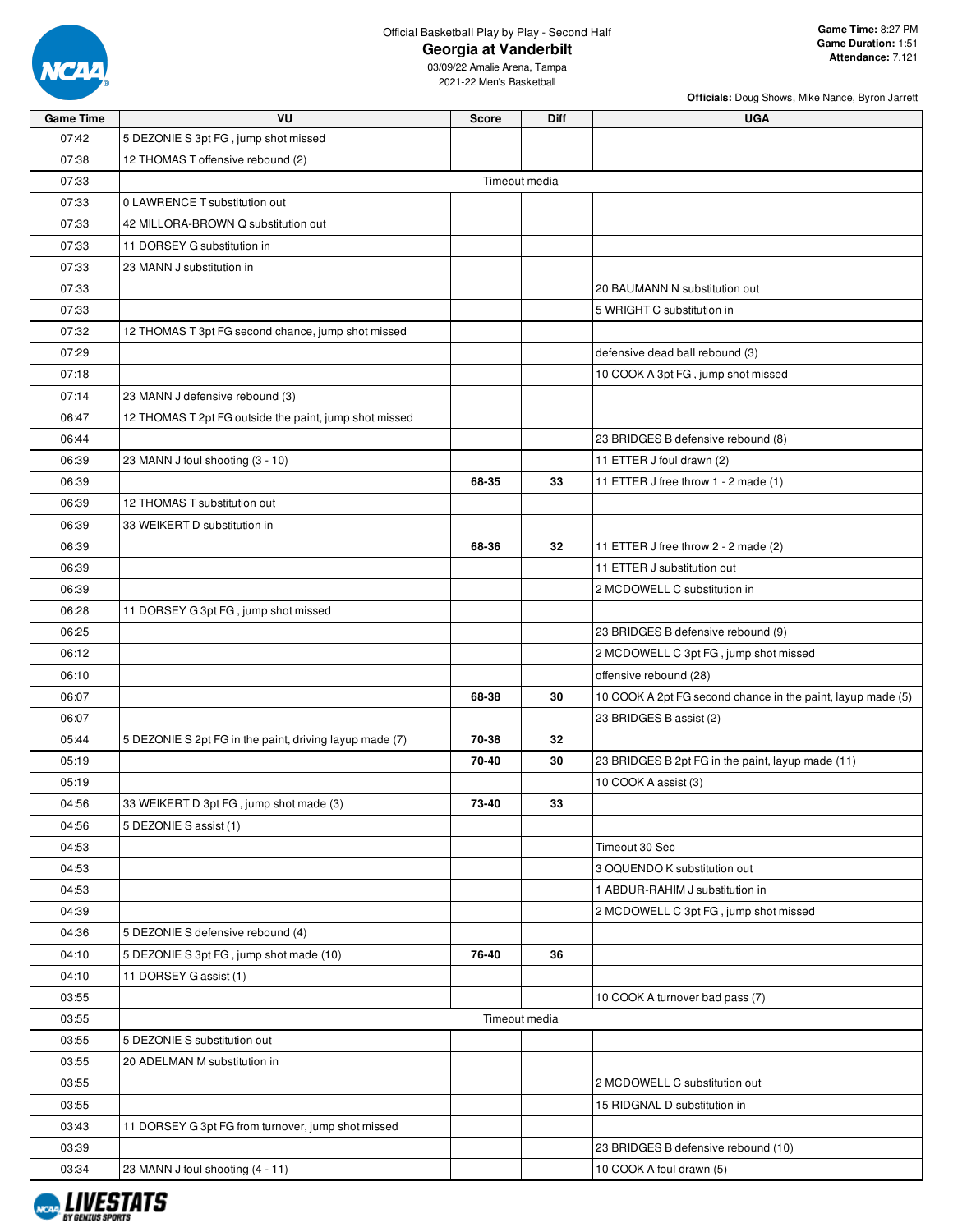

**Officials:** Doug Shows, Mike Nance, Byron Jarrett

| <b>Game Time</b> | VU                                                                          | <b>Score</b>        | Diff | <b>UGA</b>                                                          |
|------------------|-----------------------------------------------------------------------------|---------------------|------|---------------------------------------------------------------------|
| 03:34            |                                                                             | 76-41               | 35   | 10 COOK A free throw 1 - 2 made (6)                                 |
| 03:34            |                                                                             | 76-42               | 34   | 10 COOK A free throw 2 - 2 made (7)                                 |
| 03:24            | 23 MANN J 2pt FG in the paint, dunk, blocked                                |                     |      |                                                                     |
| 03:24            |                                                                             |                     |      | 15 RIDGNAL D block (1)                                              |
| 03:24            | offensive rebound (39)                                                      |                     |      |                                                                     |
| 03:22            | 33 WEIKERT D 3pt FG second chance, jump shot missed                         |                     |      |                                                                     |
| 03:18            |                                                                             |                     |      | 23 BRIDGES B defensive rebound (11)                                 |
| 02:57            |                                                                             | 76-44               | 32   | 23 BRIDGES B 2pt FG in the paint, turnaround jump shot made<br>(13) |
| 02:38            | 11 DORSEY G turnover bad pass (1)                                           |                     |      | 10 COOK A steal (3)                                                 |
| 02:33            |                                                                             |                     |      | 10 COOK A 3pt FG from turnover, jump shot missed                    |
| 02:30            | 23 MANN J defensive rebound (4)                                             |                     |      |                                                                     |
| 02:28            | 23 MANN J foul drawn (1)                                                    |                     |      | 15 RIDGNAL D foul personal (1 - 8)                                  |
| 02:28            | 23 MANN J 1&1 free throw 1 missed                                           |                     |      |                                                                     |
| 02:26            | 15 FRANK T offensive rebound (3)                                            |                     |      |                                                                     |
| 02:24            | 15 FRANK T 2pt FG second chance in the paint, layup made (2)                | 78-44               | 34   |                                                                     |
| 02:14            | 33 WEIKERT D foul shooting (1 - 12)                                         |                     |      | 23 BRIDGES B foul drawn (4)                                         |
| 02:14            |                                                                             | 78-45               | 33   | 23 BRIDGES B free throw 1 - 2 made (14)                             |
| 02:14            | 23 MANN J substitution out                                                  |                     |      |                                                                     |
| 02:14            | 22 CALTON G substitution in                                                 |                     |      |                                                                     |
| 02:14            |                                                                             |                     |      | 15 RIDGNAL D substitution out                                       |
| 02:14            |                                                                             |                     |      | 20 BAUMANN N substitution in                                        |
| 02:14            |                                                                             | 78-46               | 32   | 23 BRIDGES B free throw 2 - 2 made (15)                             |
| 02:07            | 11 DORSEY G 3pt FG, jump shot missed                                        |                     |      |                                                                     |
| 02:04            | offensive rebound (42)                                                      |                     |      |                                                                     |
| 02:01            | 15 FRANK T 3pt FG second chance, jump shot made (5)                         | 81-46               | 35   |                                                                     |
| 02:01            | 33 WEIKERT D assist (1)                                                     |                     |      |                                                                     |
| 01:44            |                                                                             | 81-49               | 32   | 20 BAUMANN N 3pt FG, jump shot made (8)                             |
| 01:44            |                                                                             |                     |      | 10 COOK A assist (4)                                                |
| 01:23            | 22 CALTON G 3pt FG, jump shot made (3)                                      | 84-49               | 35   |                                                                     |
| 01:23            | 20 ADELMAN M assist (1)                                                     |                     |      |                                                                     |
| 01:05            | 33 WEIKERT D steal (1)                                                      |                     |      | 10 COOK A turnover lost ball (8)                                    |
| 01:01            | 11 DORSEY G 2pt FG fast break from turnover in the paint,<br>layup made (2) | 86-49               | 37   |                                                                     |
| 01:01            | 33 WEIKERT D assist (2)                                                     |                     |      |                                                                     |
| 00:49            |                                                                             |                     |      | 1 ABDUR-RAHIM J 3pt FG, jump shot missed                            |
| 00:46            | 20 ADELMAN M defensive rebound (1)                                          |                     |      |                                                                     |
| 00:32            | 20 ADELMAN M 3pt FG, jump shot missed                                       |                     |      |                                                                     |
| 00:29            |                                                                             |                     |      | 10 COOK A defensive rebound (7)                                     |
| 00:25            |                                                                             | 86-51               | 35   | 20 BAUMANN N 2pt FG fast break in the paint, layup made (10)        |
| 00:25            |                                                                             |                     |      | 10 COOK A assist (5)                                                |
|                  |                                                                             | <b>END OF GAME</b>  |      |                                                                     |
|                  |                                                                             | <b>VU 86-51 UGA</b> |      |                                                                     |

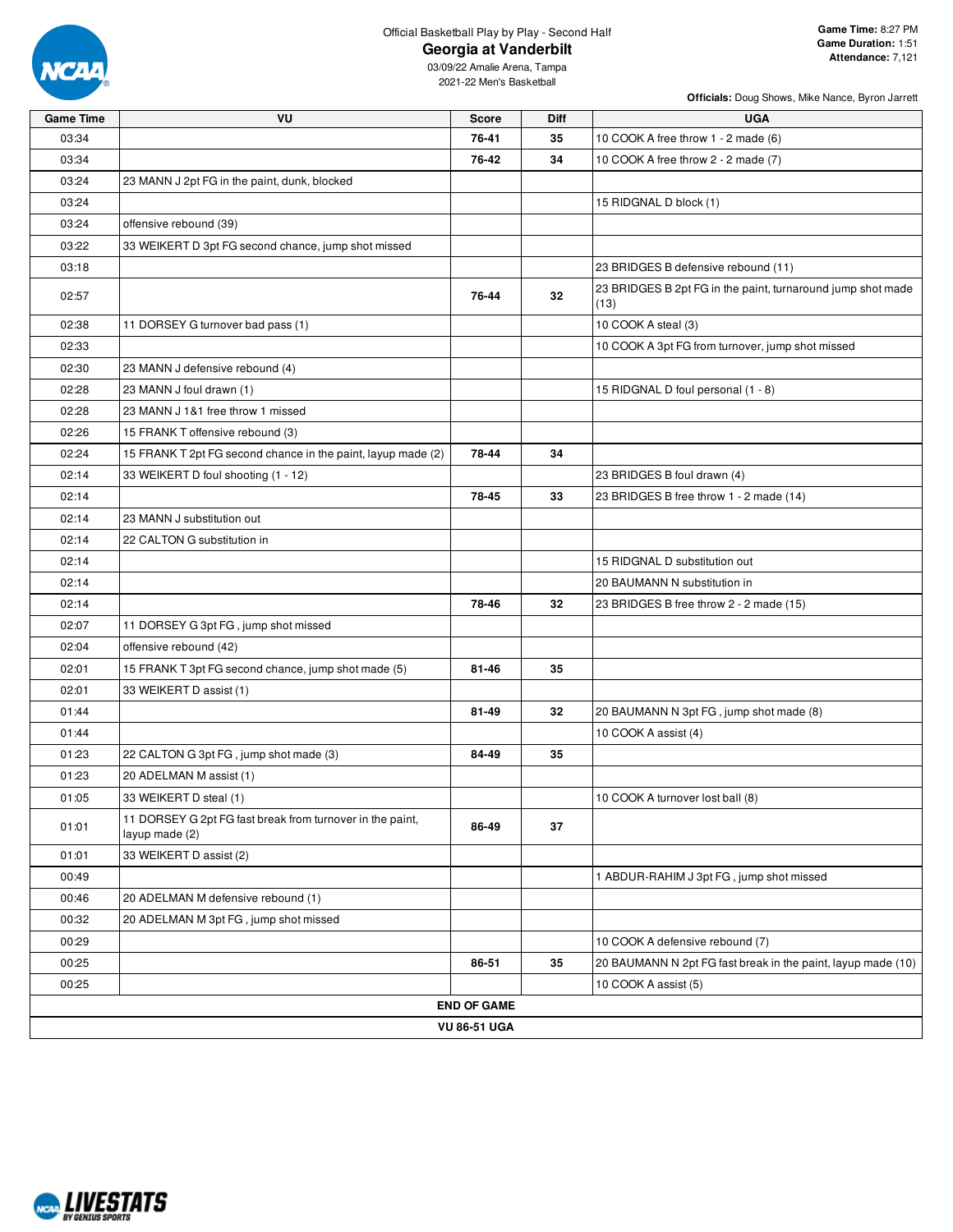

#### Official Basketball Box Score - Second Half **Georgia at Vanderbilt**

**Officials:** Doug Shows, Mike Nance, Byron Jarrett

|                                                     |                                                |            | FG      | 3P      | <b>FT</b> |                |                | <b>Rebounds</b> |           | <b>Fouls</b> | <b>TP</b>      |   | AS TO ST       |   |           | <b>Blocks</b> |       |
|-----------------------------------------------------|------------------------------------------------|------------|---------|---------|-----------|----------------|----------------|-----------------|-----------|--------------|----------------|---|----------------|---|-----------|---------------|-------|
|                                                     | NO. Name                                       | <b>Min</b> | M-A     | M-A     | M-A       | <b>OR</b>      | <b>DR</b>      | <b>TOT</b>      | <b>PF</b> | <b>FD</b>    |                |   |                |   | <b>BS</b> | <b>BA</b>     | $+/-$ |
| 23                                                  | <b>Braelen Bridges</b><br>F                    | 18:14      | $3-6$   | $0 - 0$ | $2 - 2$   |                |                | 8               | 0         | 2            | 8              | 2 | 0              |   | 0         | 0             | -8    |
| 10                                                  | Aaron Cook<br>G                                | 16:47      | $2 - 6$ | $1-3$   | $2 - 2$   |                | $\overline{2}$ | 3               |           | 2            |                | 4 | 6              | 2 | 0         | 0             | -10   |
| 3                                                   | Kario Oquendo                                  | 13:33      | $2 - 5$ | $0 - 2$ | $2 - 2$   | $\Omega$       | 0              | $\Omega$        | 0         | 2            | 6              | 0 | 0              | 0 | 0         | 0             | -13   |
| 5                                                   | <b>Christian Wright</b>                        | 14:17      | $1-2$   | $0 - 0$ | $0 - 0$   | $\Omega$       | $\Omega$       | $\mathbf 0$     | 2         | $\Omega$     | 2              | 0 | $\Omega$       | 0 | 0         |               | -3    |
| 11                                                  | Jaxon Etter                                    | 10:08      | $0-0$   | $0 - 0$ | $2-2$     | $\Omega$       | $\Omega$       | $\Omega$        |           |              | 2              | 0 | 0              | 0 | 0         | 0             | $-7$  |
|                                                     | Jabri Abdur-Rahim                              | 12:04      | $0 - 1$ | $0 - 1$ | $2 - 2$   |                | 0              | 1               | 3         | 3            | $\overline{c}$ | 0 | $\overline{2}$ |   | $\Omega$  | $\Omega$      | $-11$ |
| 15                                                  | Dalen Ridgnal                                  | 03:27      | $0 - 1$ | $0 - 1$ | $0 - 0$   | $\Omega$       | 0              | $\Omega$        |           | 0            | 0              | 0 | 0              | 0 |           | 0             | -3    |
| 20                                                  | Noah Baumann                                   | 08:46      | $2 - 2$ | $1 - 1$ | $5-5$     | 0              | $\Omega$       | $\Omega$        | 0         | 2            | 10             |   | $\Omega$       | 0 | 0         | $\Omega$      | $-11$ |
| 2                                                   | Cam McDowell                                   | 02:44      | $0 - 2$ | $0 - 2$ | $0-0$     | 0              | 0              | $\Omega$        | 0         | 0            |                | 0 | 0              | 0 | 0         | 0             | -4    |
| Team                                                |                                                |            |         |         |           | $\overline{2}$ | $\Omega$       | $\overline{c}$  |           |              | $\Omega$       |   | $\Omega$       |   |           |               |       |
| <b>Totals</b><br>$10 - 25$<br>$15 - 15$<br>$2 - 10$ |                                                |            |         |         |           | 5              | 9              | 14              | 8         | 12           | 37             | 6 | 8              | 4 |           |               | -14   |
|                                                     | $T$ aahniaal $T$ aulau $N$ $\cap$ $N$ $\Gamma$ |            |         |         |           |                |                |                 |           |              |                |   |                |   |           |               |       |

|               | <b>Shooting By Period</b> |        |
|---------------|---------------------------|--------|
| ond FG%       | 10-25                     | 40.0%  |
| 3PT%          | $2 - 10$                  | 20.0%  |
| FT%           | $15 - 15$                 | 100%   |
| <b>GM FG%</b> | $10 - 25$                 | 40.0%  |
| 3PT%          | $2 - 10$                  | 20.0%  |
| FT%           | $15 - 15$                 | 100.0% |

Dead Ball Rebounds: 0, 1

| Vanderbilt - 51 |  |
|-----------------|--|
|                 |  |

**Technical Fouls:**:NONE

|        |                        |            | FG      | 3P        | FT      |             |              | <b>Rebounds</b> | <b>Fouls</b>   |   | <b>TP</b><br><b>AS</b> |          | <b>TO</b> | <b>ST</b> |             | <b>Blocks</b> | $+/-$ |
|--------|------------------------|------------|---------|-----------|---------|-------------|--------------|-----------------|----------------|---|------------------------|----------|-----------|-----------|-------------|---------------|-------|
|        | NO. Name               | <b>Min</b> | M-A     | M-A       | $M-A$   |             |              | OR DR TOT       | PF FD          |   |                        |          |           |           | <b>BS</b>   | BA            |       |
| 10     | F<br>Myles Stute       | 08:26      | $2 - 3$ | $2 - 3$   | $0 - 0$ | 0           |              |                 |                | 0 | 6                      | $\Omega$ | 0         | 0         | 0           | 0             | 10    |
| 21     | Liam Robbins<br>C      | 04:30      | $1 - 3$ | $0 - 0$   | $0 - 0$ | 0           | $\Omega$     | 0               | 0              |   | 2                      | 0        | 1         | 0         | 0           | 0             | $-7$  |
| 2      | Scotty Pippen Jr.<br>G | 04:56      | $0 - 1$ | $0 - 0$   | $1 - 2$ | $\Omega$    | $\Omega$     | 0               |                | 2 |                        | 0        |           |           | 0           | 0             |       |
| 3      | Rodney Chatman<br>G    | 04:12      | $2 - 3$ | $1 - 1$   | $1 - 1$ | $\Omega$    |              | 1               |                |   | 6                      |          | 1         | 0         | $\mathbf 0$ | $\mathbf 0$   |       |
| 4      | Jordan Wright<br>G     | 07:28      | $3 - 3$ | $2 - 2$   | $0 - 0$ |             |              | 2               |                | 0 | 8                      | 2        | 0         | 0         |             | 0             | 10    |
| 42     | Quentin Millora-Brown  | 07:57      | $0 - 0$ | $0 - 0$   | $0-0$   | 0           |              | 1               | 0              | 2 | 0                      | 0        | 0         | 0         | 0           | 0             | 20    |
| 12     | Trey Thomas            | 09:09      | $1 - 4$ | $1 - 3$   | $0 - 0$ |             |              | 2               | $\overline{2}$ | 0 | 3                      | 2        | 0         | 0         | 0           | 0             | 11    |
| 0      | Tyrin Lawrence         | 07:31      | $1 - 1$ | $0 - 0$   | $0 - 0$ | 0           | 0            | 0               | 2              |   | 2                      | 0        | 0         | 0         | $\mathbf 0$ | $\mathbf 0$   | 12    |
| 5      | Shane Dezonie          | 08:37      | $4 - 5$ | $2 - 3$   | $0 - 0$ |             |              | $\mathbf{2}$    | $\Omega$       | 0 | 10                     |          | 0         | 0         | 0           | 0             | 5     |
| 15     | Terren Frank           | 11:34      | $2 - 3$ | $1 - 2$   | $0-0$   | 2           |              | 3               | 1              | 0 | 5                      | 0        | 0         | 0         | 0           | 0             | 4     |
| 11     | Gabe Dorsey            | 07:33      | $1 - 4$ | $0 - 3$   | $0 - 0$ | 0           | 0            | 0               | $\Omega$       | 0 | 2                      |          |           | 0         | $\Omega$    | 0             |       |
| 23     | Jamaine Mann           | 05:19      | $0 - 1$ | $0 - 0$   | $0 - 1$ | $\mathbf 0$ | $\mathbf{2}$ | $\overline{c}$  | $\overline{2}$ |   | 0                      | 0        | 0         | 0         | 0           |               | $-1$  |
| 33     | Drew Weikert           | 06:39      | $1-2$   | $1-2$     | $0-0$   | 0           | 0            | 0               |                | 0 | 3                      | 2        | 0         |           | 0           | 0             | 2     |
| 20     | Max Adelman            | 03:55      | $0 - 1$ | $0 - 1$   | $0 - 0$ | 0           |              | 1               | 0              | 0 | 0                      |          | 0         | 0         | 0           | $\mathbf{0}$  | $-1$  |
| 22     | Graham Calton          | 02:14      | $1 - 1$ | $1 - 1$   | $0-0$   | 0           | 0            | 0               | 0              | 0 | 3                      | $\Omega$ | 0         | 0         | $\Omega$    | 0             | 2     |
| Team   |                        |            |         |           |         | 2           | 0            | 2               |                |   | 0                      |          | 0         |           |             |               |       |
| Totals |                        |            | 19-35   | $11 - 21$ | $2 - 4$ | 7           | 10           | 17              | 12             | 8 | 51                     | 10       | 4         | 2         |             |               | 14    |

| <b>Shooting By Period</b> |           |       |  |  |  |  |  |  |  |
|---------------------------|-----------|-------|--|--|--|--|--|--|--|
| 2 <sup>nd</sup> FG%       | 19-35     | 54.3% |  |  |  |  |  |  |  |
| 3PT%                      | $11 - 21$ | 52.4% |  |  |  |  |  |  |  |
| FT%                       | $2 - 4$   | 50%   |  |  |  |  |  |  |  |
| <b>GM FG%</b>             | 19-35     | 54.3% |  |  |  |  |  |  |  |
| 3PT%                      | $11 - 21$ | 52.4% |  |  |  |  |  |  |  |
| FT%                       | $2 - 4$   | 50.0% |  |  |  |  |  |  |  |

Dead Ball Rebounds: 1, 0

|                                                                | VU<br><b>UGA</b> |                           |  |  |  |  |  |  |
|----------------------------------------------------------------|------------------|---------------------------|--|--|--|--|--|--|
| <b>Biggest lead</b>                                            |                  | $0(1st20:00) 37(2nd1:01)$ |  |  |  |  |  |  |
| <b>Best Scoring Run</b> $5(2^{nd} 10:15)$ 11( $2^{nd} 13:25$ ) |                  |                           |  |  |  |  |  |  |
| <b>Lead Changes</b>                                            |                  |                           |  |  |  |  |  |  |
| <b>Times Tied</b>                                              |                  |                           |  |  |  |  |  |  |
| <b>Time with Lead</b>                                          | 00:00            | 19:51                     |  |  |  |  |  |  |

| <b>Points from</b>   | <b>UGA</b> | VU            | Perio |
|----------------------|------------|---------------|-------|
| <b>Turnovers</b>     | 2          | 15            |       |
| Paint                | 16         | 14            |       |
| <b>Second Chance</b> | 5          | 10            | UGA   |
| <b> Fast Breaks</b>  |            | $\mathcal{P}$ | VU    |
| <b>Bench</b>         | 12         | 28            |       |

**Technical Fouls:**:NONE

| <b>Period by Period Scoring</b> |       |     |     |  |  |  |  |  |
|---------------------------------|-------|-----|-----|--|--|--|--|--|
|                                 | 1st l | 2nd | TOT |  |  |  |  |  |
| UGA                             | 14    | 37  | 51  |  |  |  |  |  |
| VU                              | 35    | 51  | 86  |  |  |  |  |  |

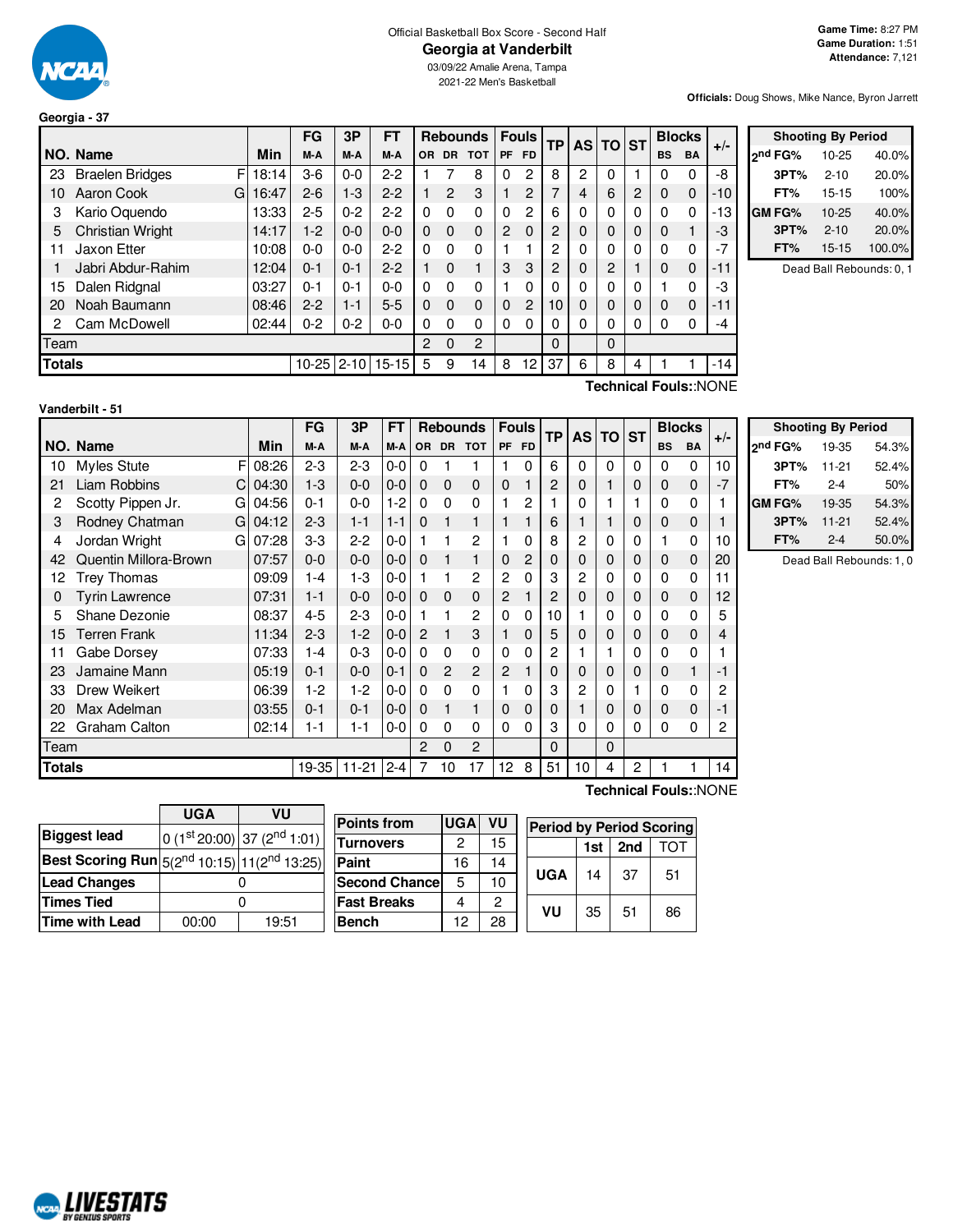

{ Players => 0, 1, 2, 3, 4, 5, 10, 11, 12, 15, 20, 21, 22, 23, 33, 42; } FG Types => All; Results => All;

{ Players => 0, 1, 2, 3, 4, 5, 10, 11, 12, 13, 15, 20, 23, 24, 35; } FG Types => All; Results => All;



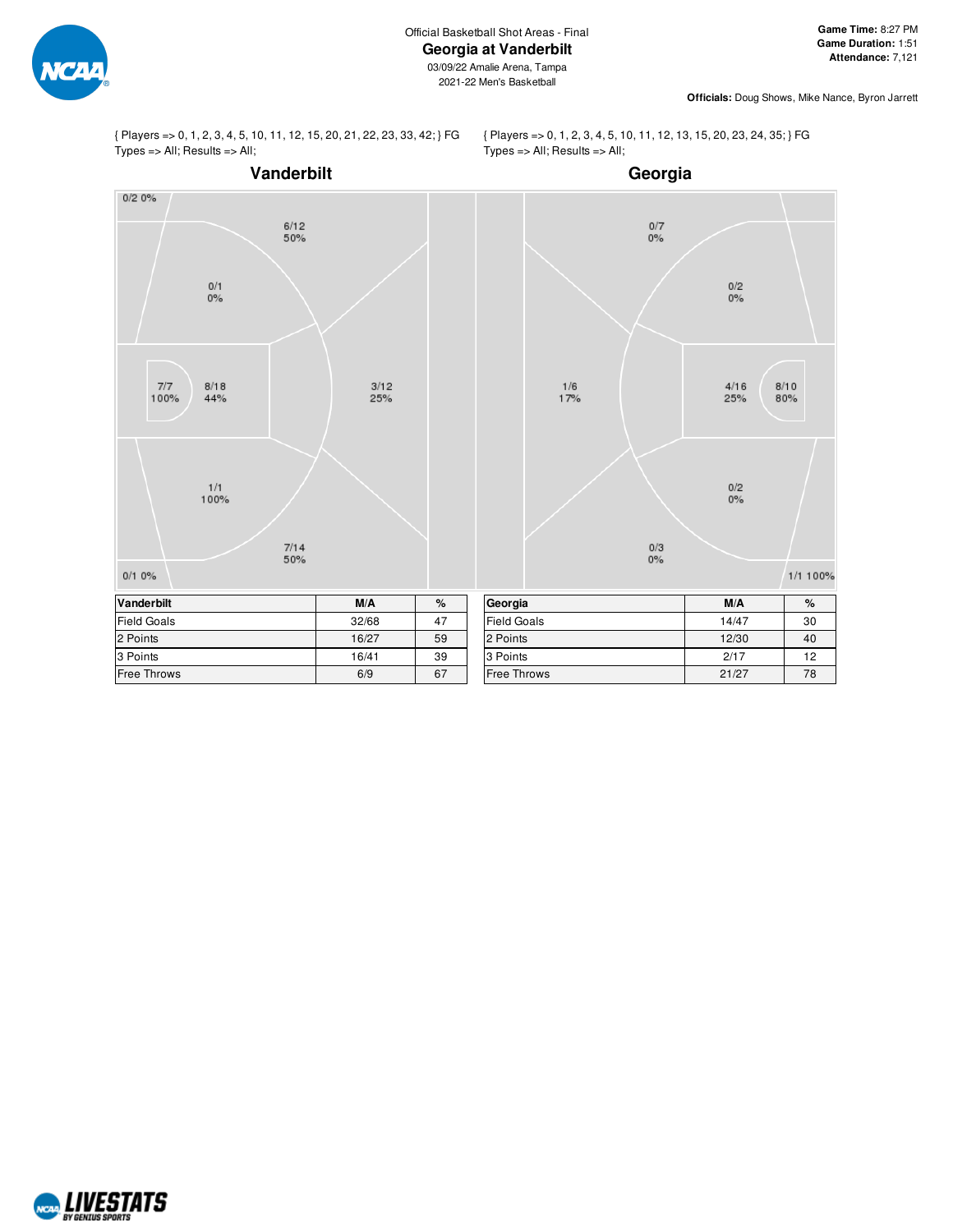

03/09/22 Amalie Arena, Tampa 2021-22 Men's Basketball

**Officials:** Doug Shows, Mike Nance, Byron Jarrett

|                   | Georgia                |             |       |              |           |                    |       |                |      |                |     |                 |     |               |                |                  |                |
|-------------------|------------------------|-------------|-------|--------------|-----------|--------------------|-------|----------------|------|----------------|-----|-----------------|-----|---------------|----------------|------------------|----------------|
| <b>No</b><br>Name |                        | <b>Mins</b> |       | <b>Score</b> |           | <b>Points Diff</b> |       | Points per Min |      | <b>Assists</b> |     | <b>Rebounds</b> |     | <b>Steals</b> |                | <b>Turnovers</b> |                |
|                   |                        | On          | Off   | On           | Off       | On                 | Off   | On             | Off  | On             | Off | On              | Off | On            | Off            | On               | Off            |
|                   | Jabri Abdur-Rahim      | 22:55       | 17:05 | $25 - 55$    | $26 - 31$ | $-30$              | -5    | . 09           | .52  |                | 6   | 16              | 15  | 3             | 2              |                  |                |
| $\overline{2}$    | Cam McDowell           | 02:44       | 37:16 | $4 - 8$      | $47 - 78$ | $-4$               | $-31$ | 1.46           | 1.26 | $\overline{2}$ | 8   | 2               | 29  | $\mathbf{0}$  | 5              |                  | 14             |
| 3                 | Kario Oguendo          | 31:54       | 08:06 | $37 - 71$    | $14 - 15$ | $-34$              | - 1   | 1.16           | 1.73 | 8              | 2   | 26              | 5   | 3             | 2              |                  | 4              |
| 4                 | <b>Tyron McMillan</b>  | 01:05       | 38:55 | $0 - 0$      | $51 - 86$ | $\mathbf 0$        | $-35$ | 0.00           | 1.31 | $\Omega$       | 10  |                 | 30  | $\Omega$      | 5              |                  | 14             |
| 5                 | Christian Wright       | 25:35       | 14:25 | $42 - 53$    | $9 - 33$  | $-11$              | $-24$ | .64            | 0.62 | 9              |     | 23              | 8   | 3             | $\overline{2}$ | 10               | 5              |
| 10                | Aaron Cook             | 33:08       | 06:52 | $42 - 70$    | $9 - 16$  | $-28$              | $-7$  | 1.27           | 1.31 | 10             | 0   | 26              | 5   | 5             |                | 13               | $\overline{2}$ |
| 11                | Jaxon Etter            | 21:45       | 18:15 | $27 - 37$    | $24 - 49$ | $-10$              | $-25$ | .24            | 1.32 | 5              | 5   | 18              | 13  | 4             |                | 9                | 6              |
| 15                | Dalen Ridgnal          | 09:46       | 30:14 | $12 - 28$    | $39 - 58$ | $-16$              | $-19$ | 1.23           | 1.29 | $\overline{2}$ | 8   | 8               | 23  |               | 4              |                  | 14             |
| 20                | Noah Baumann           | 15:39       | 24:21 | $21 - 38$    | $30 - 48$ | $-17$              | $-18$ | .34            | .23  | $\overline{2}$ | 8   | 8               | 23  |               |                | 6                | 9              |
| 23                | <b>Braelen Bridges</b> | 35:29       | 04:31 | $45 - 70$    | $6 - 16$  | $-25$              | $-10$ | 1.27           | 1.33 | 8              | 2   | 27              | 4   | 5             | 0              | 15               | $\Omega$       |

#### **Vanderbilt**

| No       | <b>Name</b>           |       | <b>Mins</b> |           | <b>Score</b> |                | <b>Points Diff</b>   |      | Points per Min |                | <b>Assists</b> |    | <b>Rebounds</b> |                | <b>Steals</b>  |          | <b>Turnovers</b> |
|----------|-----------------------|-------|-------------|-----------|--------------|----------------|----------------------|------|----------------|----------------|----------------|----|-----------------|----------------|----------------|----------|------------------|
|          |                       | On    | Off         | <b>On</b> | Off          | On             | Off                  | On   | Off            | On             | Off            | On | Off             | <b>On</b>      | Off            | On       | Off              |
| $\Omega$ | <b>Tyrin Lawrence</b> | 12:31 | 27:29       | $38 - 16$ | $48 - 35$    | 22             | 13                   | 3.04 | 1.75           |                | 9              | 14 | 29              |                | 3              |          | 8                |
| 2        | Scotty Pippen Jr.     | 23:02 | 16:58       | $42 - 21$ | $44 - 30$    | 21             | 14                   | 1.82 | 2.59           | $\overline{7}$ | 9              | 26 | 17              | 3              |                | 6        | 3                |
| 3        | Rodney Chatman        | 10:20 | 29:40       | $17 - 15$ | $69 - 36$    | $\overline{c}$ | 33                   | 1.65 | 2.33           | 3              | 13             | 11 | 32              | $\overline{c}$ | 2              | 3        | 6                |
| 4        | Jordan Wright         | 21:29 | 18:31       | $47 - 21$ | $39 - 30$    | 26             | 9                    | 2.19 | 2.11           | 9              | $\overline{7}$ | 24 | 19              | $\overline{2}$ | 2              | 6        | 3                |
| 5        | Shane Dezonie         | 16:40 | 23:20       | $31 - 18$ | $55 - 33$    | 13             | 22                   | 1.86 | 2.36           | $\overline{4}$ | 12             | 17 | 26              | $\Omega$       | 4              | 4        | 5                |
| 10       | <b>Myles Stute</b>    | 23:43 | 16:17       | $44 - 20$ | $42 - 31$    | 24             | 11                   | 1.86 | 2.58           |                | 9              | 24 | 19              | 3              |                | 6        | 3                |
| 11       | Gabe Dorsey           | 07:33 | 32:27       | $18 - 17$ | $68 - 34$    |                | 34                   | 2.38 | 2.10           | 5              | 11             | 7  | 36              |                | 3              |          | 8                |
| 12       | <b>Trey Thomas</b>    | 19:31 | 20:29       | $40 - 20$ | $46 - 31$    | 20             | 15                   | 2.05 | 2.25           | 6              | 10             | 22 | 21              |                | 3              | 5        | 4                |
| 15       | <b>Terren Frank</b>   | 11:34 | 28:26       | $30 - 26$ | $56 - 25$    | 4              | 31                   | 2.59 | 1.97           | 6              | 10             | 11 | 32              |                | 3              | 2        |                  |
| 20       | Max Adelman           | 03:55 | 36:05       | $10 - 11$ | $76 - 40$    | -1             | 36                   | 2.55 | 2.11           | 3              | 13             | 5  | 38              |                | 3              |          | 8                |
| 21       | Liam Robbins          | 13:26 | 26:34       | $21 - 20$ | $65 - 31$    |                | 34                   | 1.56 | 2.45           | $\overline{2}$ | 14             | 14 | 29              |                | 3              | 4        | 5                |
| 22       | Graham Calton         | 02:14 | 37:46       | $8 - 6$   | $78 - 45$    | 2              | 33                   | 3.58 | 2.07           | 3              | 13             | 2  | 41              |                | 3              | $\Omega$ | 9                |
| 23       | Jamaine Mann          | 08:22 | 31:38       | $19 - 14$ | $67 - 37$    | 5              | 30                   | 2.27 | 2.12           | 4              | 12             | 10 | 33              | 0              | 4              |          | 8                |
| 33       | Drew Weikert          | 06:39 | 33:21       | $18 - 16$ | $68 - 35$    | 2              | 33                   | 2.71 | 2.04           | 5              | 11             | 6  | 37              |                | 3              |          | 8                |
| 42       | Quentin Millora-Brown | 19:01 | 20:59       | $47 - 14$ | $39 - 37$    | 33             | $\mathbf{2}^{\circ}$ | 2.47 | 1.86           | 9              |                | 22 | 21              | 2              | $\overline{c}$ | 4        | 5                |

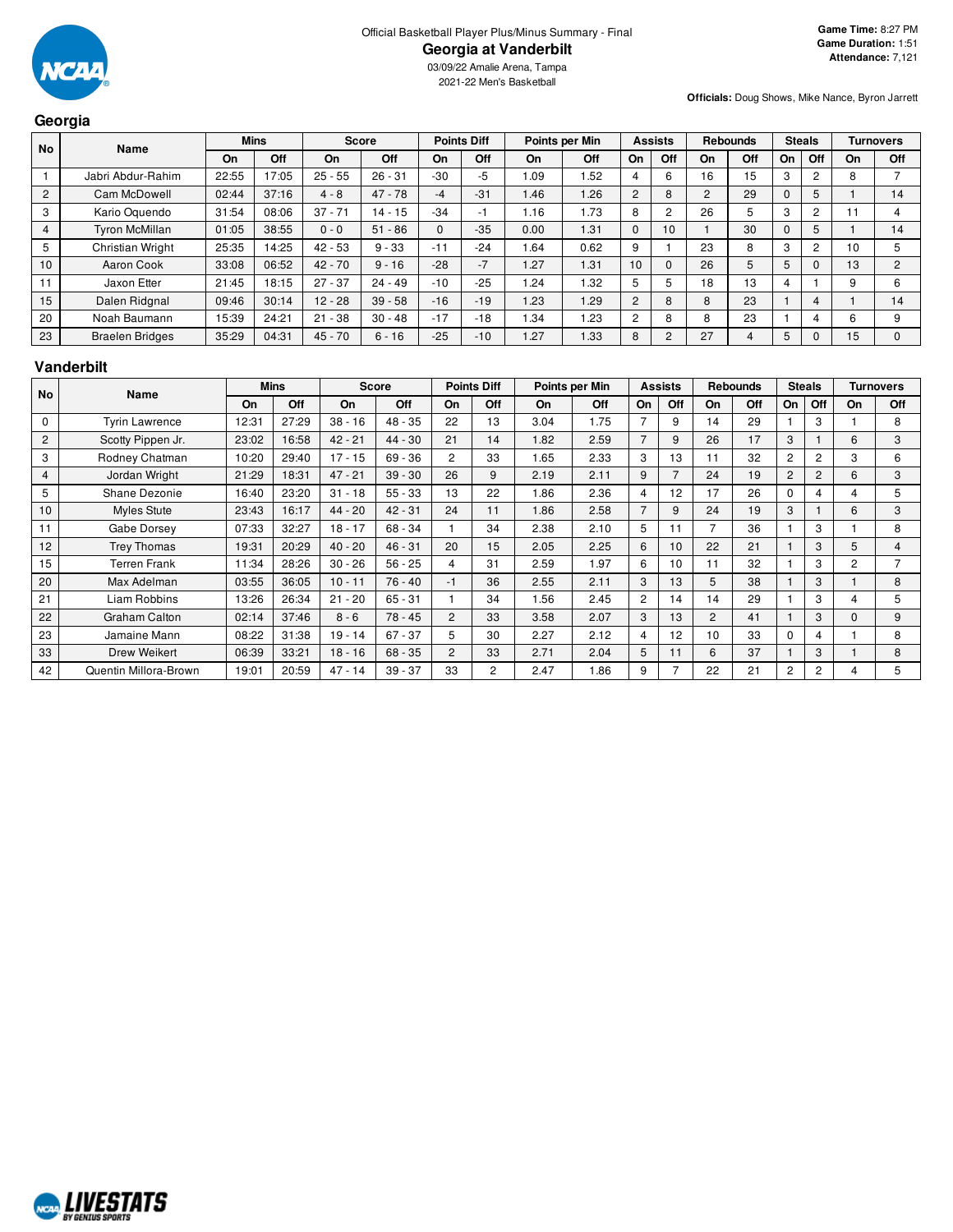

**Officials:** Doug Shows, Mike Nance, Byron Jarrett

#### Players => 0, 1, 2, 3, 4, 5, 10, 11, 12, 13, 15, 20, 23, 24, 35FG Types=>AllResults=>All **Georgia**



**Blow Up Chart**



(N) Missed

| Georgia     | M/A   | %  | G  |
|-------------|-------|----|----|
| Field Goals | 14/47 | 30 | P  |
| 2 Points    | 12/30 | 40 | F  |
| 3 Points    | 2/17  | 19 | lS |

**O** Made

**Free Throws** 21/27 78

| Georgia                  | M/A        | $\%$ |
|--------------------------|------------|------|
| Points in the Paint      | 24 (12/26) | 46   |
| <b>Fast Break Points</b> | 6(4/5)     | 80   |
| Second Chance Points     | 7(3/5)     | 60   |
| Effective FG%            | 32         |      |

N - Player Number

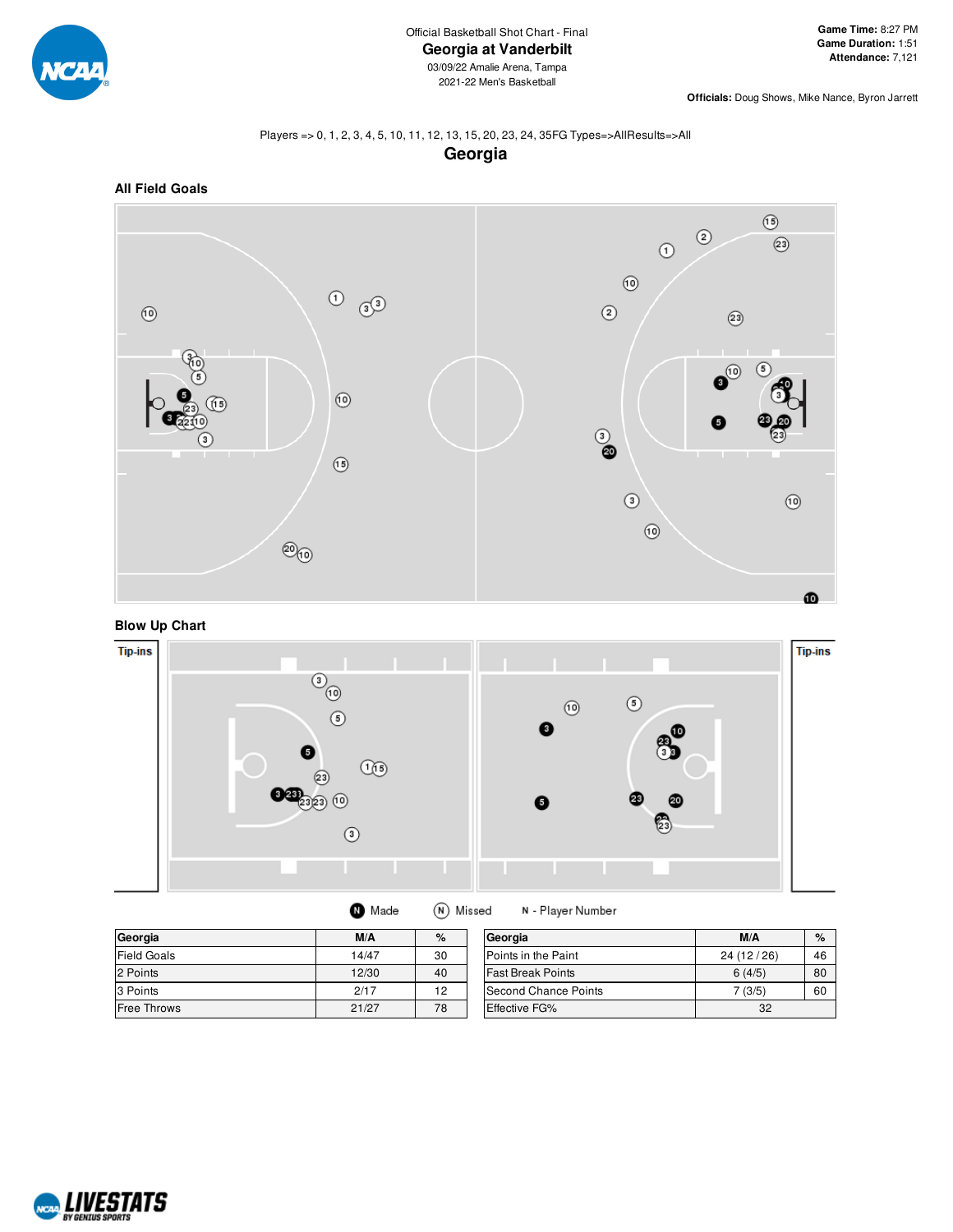

**Officials:** Doug Shows, Mike Nance, Byron Jarrett

#### Players => 0, 1, 2, 3, 4, 5, 10, 11, 12, 15, 20, 21, 22, 23, 33, 42FG Types=>AllResults=>All

**Vanderbilt**







**O** Made (N) Missed N - Player Number

| <b>Vanderbilt</b>  | M/A   | %  | Vanderbilt           | M/A       | $\%$ |
|--------------------|-------|----|----------------------|-----------|------|
| <b>Field Goals</b> | 32/68 | 47 | Points in the Paint  | 30(15/25) | 60   |
| 2 Points           | 16/27 | 59 | lFast Break Points   | 2(1/1)    | 100  |
| 3 Points           | 16/41 | 39 | Second Chance Points | 15(6/11)  | 55   |
| Free Throws        | 6/9   | 67 | <b>Effective FG%</b> |           |      |

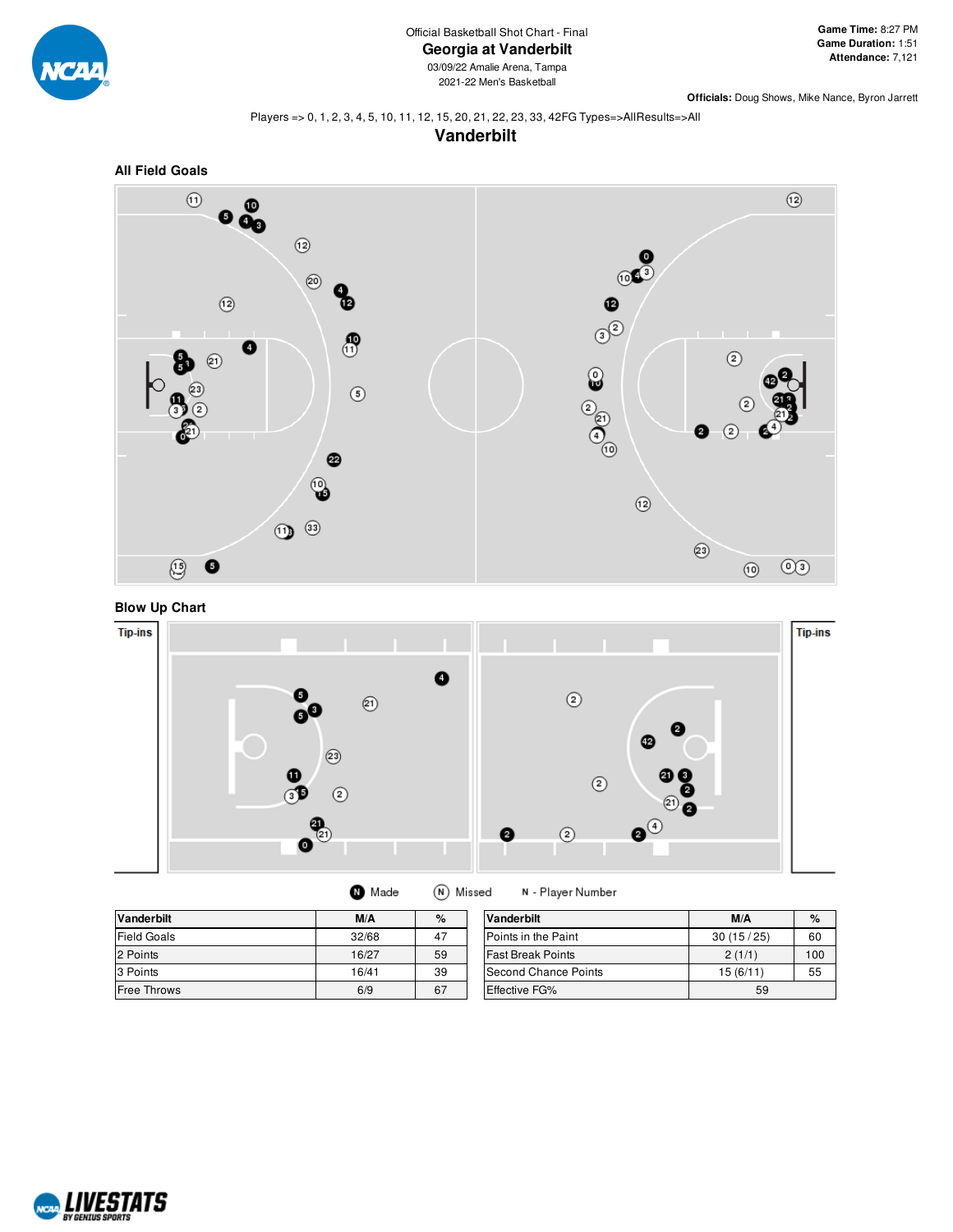

#### Official Basketball Rotations Summary - Final **Georgia at Vanderbilt**

03/09/22 Amalie Arena, Tampa 2021-22 Men's Basketball

**Officials:** Doug Shows, Mike Nance, Byron Jarrett

# **Georgia**

| Lineup                                                                      | Quarter<br>On  | Time<br>On | Quarter<br>Off | <b>Time</b><br>Off | Time on<br>Court | <b>Score</b> | <b>Score</b><br><b>Diff</b> |                |              |                | <b>Reb</b> StilTov Ass | <b>PPP</b> |
|-----------------------------------------------------------------------------|----------------|------------|----------------|--------------------|------------------|--------------|-----------------------------|----------------|--------------|----------------|------------------------|------------|
| 3- Oquendo K/5- Wright C/10- Cook A/11- Etter J/23- Bridges B/              |                | 20:00      | 1              | 14:37              | 05:23            | $4 - 4$      | $\Omega$                    | 5              |              | $\overline{2}$ | 2                      | 0.5000     |
| 1- Abdur-Rahim J/3- Oquendo K/5- Wright C/10- Cook A/23- Bridges B/         | $\mathbf{1}$   | 14:37      | $\mathbf{1}$   | 14:08              | 00:29            | $0 - 0$      | $\Omega$                    | $\mathbf{1}$   | $\Omega$     | 1              | $\Omega$               | 0.0000     |
| 1- Abdur-Rahim J/3- Oquendo K/5- Wright C/10- Cook A/15- Ridgnal<br>D/      | 1              | 14:08      | 1              | 13:17              | 00:51            | $2 - 5$      | -3                          | $\mathbf{1}$   | 0            | $\Omega$       | $\mathbf{1}$           | 2.0000     |
| 1- Abdur-Rahim J/3- Oquendo K/10- Cook A/11- Etter J/15- Ridgnal D/         | $\mathbf{1}$   | 13:17      | $\mathbf{1}$   | 11:23              | 01:54            | $2 - 3$      | $-1$                        | $\mathbf{2}$   | $\mathbf 0$  | $\mathbf 0$    |                        | 0.6944     |
| 1- Abdur-Rahim J/3- Oquendo K/5- Wright C/20- Baumann N/23-<br>Bridges B/   | 1              | 11:23      |                | 08:44              | 02:39            | $0 - 4$      | $-4$                        | $\overline{2}$ | $\Omega$     |                | $\Omega$               | 0.0000     |
| 1- Abdur-Rahim J/ 10- Cook A/ 11- Etter J/ 20- Baumann N/ 23- Bridges<br>B/ | $\mathbf{1}$   | 08:44      | 1              | 08:10              | 00:34            | $0-0$        | $\Omega$                    | $\mathbf{1}$   | $\mathbf{0}$ | $\Omega$       | $\mathbf 0$            | 0.0000     |
| 4- McMillan T/ 10- Cook A/ 11- Etter J/ 20- Baumann N/ 23- Bridges B/       | $\mathbf{1}$   | 08:10      | $\mathbf{1}$   | 07:05              | 01:05            | $0-0$        | $\Omega$                    | $\mathbf{1}$   | $\mathbf 0$  | 1              | $\Omega$               | 0.0000     |
| 3- Oquendo K/10- Cook A/11- Etter J/20- Baumann N/23- Bridges B/            | 1              | 07:05      | $\mathbf{1}$   | 06:20              | 00:45            | $1 - 2$      | $-1$                        | $\mathbf 0$    | $\Omega$     | $\Omega$       | $\Omega$               | 2.2727     |
| 1- Abdur-Rahim J/3- Oquendo K/10- Cook A/20- Baumann N/23-<br>Bridges B/    | 1              | 06:20      | 1              | 05:30              | 00:50            | $0 - 2$      | $-2$                        | $\mathbf 0$    | $\mathbf 0$  | 0              | $\mathbf 0$            | 0.0000     |
| 1- Abdur-Rahim J/3- Oquendo K/10- Cook A/15- Ridgnal D/23-<br>Bridges B/    | 1              | 05:30      | $\mathbf{1}$   | 01:56              | 03:34            | $1 - 10$     | $-9$                        | $\overline{2}$ | $\Omega$     | 1              | $\Omega$               | 0.1880     |
| 3- Oquendo K/ 5- Wright C/ 11- Etter J/ 20- Baumann N/ 23- Bridges B/       | 1              | 01:56      | $\mathbf{1}$   | 00:56              | 01:00            | $3 - 2$      | $\mathbf{1}$                | $\mathbf{1}$   | $\mathbf 0$  | $\Omega$       | $\Omega$               | 1.7045     |
| 3- Oquendo K/ 5- Wright C/ 10- Cook A/ 11- Etter J/ 23- Bridges B/          | 1              | 00:56      | $\overline{2}$ | 16:29              | 04:27            | $10 - 10$    | $\Omega$                    | 5              |              | 3              | 2                      | 0.9690     |
| 1- Abdur-Rahim J/3- Oquendo K/10- Cook A/11- Etter J/23- Bridges B/         | $\overline{2}$ | 16:29      | $\overline{2}$ | 14:05              | 02:24            | $0-6$        | $-6$                        | $\overline{c}$ | $\mathbf{1}$ | 1              | $\Omega$               | 0.0000     |
| 1- Abdur-Rahim J/3- Oquendo K/5- Wright C/15- Ridgnal D/20-<br>Baumann N/   | $\overline{2}$ | 14:05      | 2              | 12:19              | 01:46            | $2 - 8$      | -6                          | $\mathbf{1}$   | $\Omega$     | $\Omega$       | $\Omega$               | 1.0000     |
| 1- Abdur-Rahim J/3- Oquendo K/5- Wright C/20- Baumann N/23-<br>Bridges B/   | $\overline{2}$ | 12:19      | $\overline{c}$ | 10:52              | 01:27            | $4 - 2$      | $\overline{2}$              | $\mathbf{1}$   | $\Omega$     |                | $\Omega$               | 1.4493     |
| 1- Abdur-Rahim J/ 10- Cook A/ 11- Etter J/ 20- Baumann N/ 23- Bridges<br>R/ | $\overline{c}$ | 10:52      | $\overline{c}$ | 09:18              | 01:34            | $3 - 2$      | 1                           | $\Omega$       | 1            | 1              | $\Omega$               | 1.2931     |
| 3- Oquendo K/ 10- Cook A/ 11- Etter J/ 20- Baumann N/ 23- Bridges B/        | $\overline{2}$ | 09:18      | $\overline{2}$ | 07:33              | 01:45            | $2 - 8$      | -6                          | $\mathbf 0$    | $\mathbf 0$  | 1              | $\Omega$               | 0.6667     |
| 3- Oquendo K/5- Wright C/10- Cook A/11- Etter J/23- Bridges B/              | $\overline{2}$ | 07:33      | $\overline{2}$ | 06:39              | 00:54            | $2 - 0$      | $\overline{c}$              | $\mathbf{1}$   | $\mathbf 0$  | $\Omega$       | $\Omega$               | 1.0638     |
| 2- McDowell C/3- Oquendo K/5- Wright C/10- Cook A/23- Bridges B/            | $\overline{2}$ | 06:39      | $\overline{2}$ | 04:53              | 01:46            | $4 - 5$      | $-1$                        | $\overline{2}$ | $\mathbf 0$  | $\mathbf 0$    | $\overline{c}$         | 2.0000     |
| 1- Abdur-Rahim J/2- McDowell C/5- Wright C/10- Cook A/23- Bridges<br>B/     | $\overline{2}$ | 04:53      | $\overline{2}$ | 03:55              | 00:58            | $0 - 3$      | -3                          | $\Omega$       | $\mathbf 0$  |                | $\mathbf 0$            | 0.0000     |
| 1- Abdur-Rahim J/ 5- Wright C/ 10- Cook A/ 15- Ridgnal D/ 23- Bridges B/    | $\overline{2}$ | 03:55      | $\overline{2}$ | 02:14              | 01:41            | $5 - 2$      | 3                           | $\overline{2}$ |              | 0              | $\mathbf 0$            | 1.5060     |
| 1- Abdur-Rahim J/5- Wright C/10- Cook A/20- Baumann N/23- Bridges<br>B/     | $\overline{2}$ | 02:14      | $\overline{c}$ | 00:00              | 02:14            | $6 - 8$      | $-2$                        | $\mathbf{1}$   | $\Omega$     |                | $\overline{2}$         | 1.3514     |

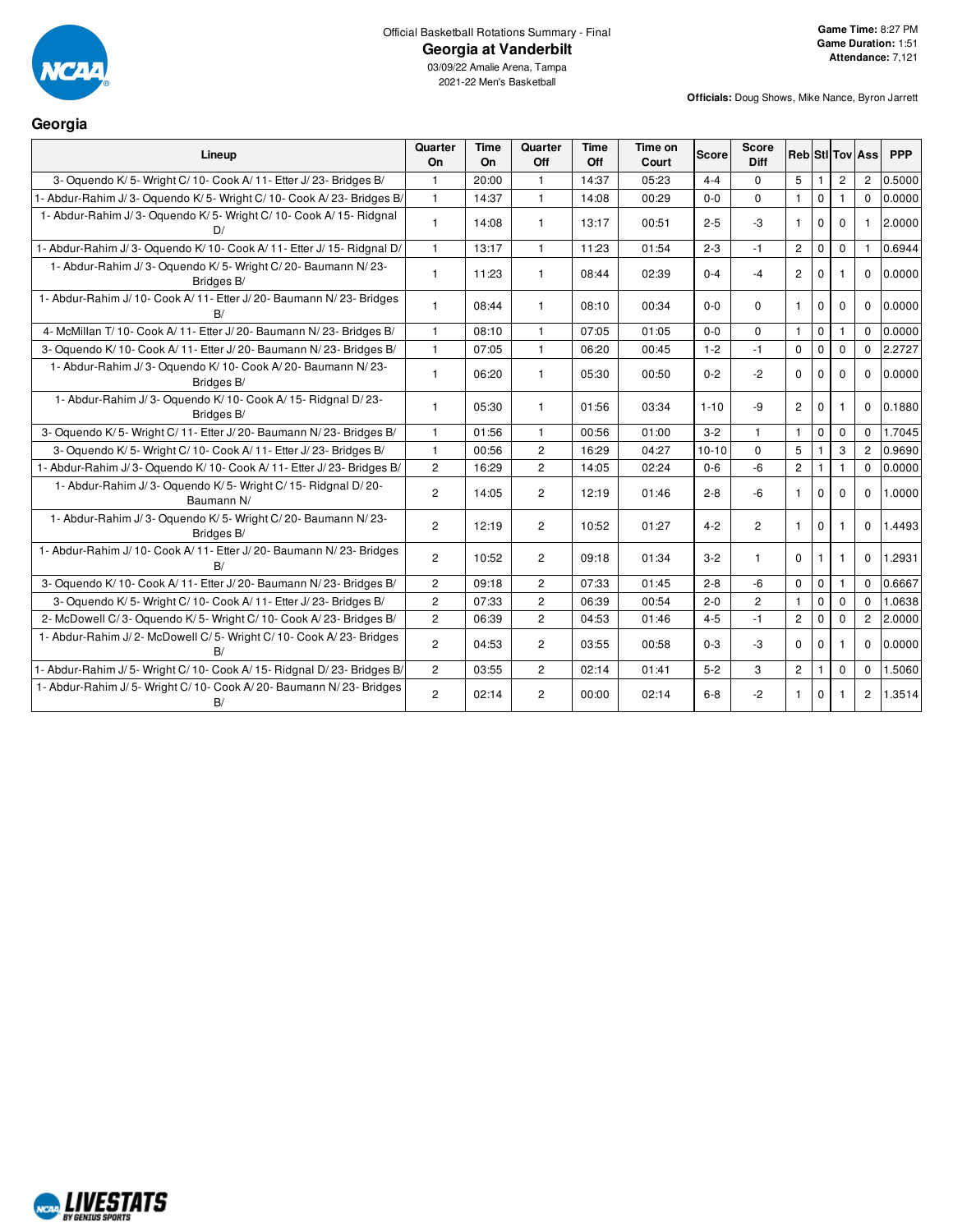

**Vanderbilt**

#### Official Basketball Rotations Summary - Final **Georgia at Vanderbilt**

03/09/22 Amalie Arena, Tampa 2021-22 Men's Basketball

**Officials:** Doug Shows, Mike Nance, Byron Jarrett

| Lineup                                                                              | Quarter<br>On  | <b>Time</b><br><b>On</b> | Quarter<br>Off | <b>Time</b><br>Off | Time on<br>Court | <b>Score</b> | Score<br><b>Diff</b> | <b>Reb</b> StI Tov Ass |              |                |                | <b>PPP</b> |
|-------------------------------------------------------------------------------------|----------------|--------------------------|----------------|--------------------|------------------|--------------|----------------------|------------------------|--------------|----------------|----------------|------------|
| 2- Pippen Jr. S/3- Chatman R/4- Wright J/10- Stute M/21- Robbins L/                 | $\mathbf{1}$   | 20:00                    | $\mathbf{1}$   | 15:46              | 04:14            | $4 - 4$      | $\mathbf 0$          | 6                      | $\mathbf{1}$ |                | $\mathbf 0$    | 0.5714     |
| 2- Pippen Jr. S/4- Wright J/10- Stute M/12- Thomas T/42- Millora-Brown<br>Q/        | $\mathbf{1}$   | 15:46                    | $\mathbf{1}$   | 13:17              | 02:29            | $5-2$        | 3                    | $\overline{c}$         | $\mathbf 0$  |                | 1.             | 1.0246     |
| 3- Chatman R/ 4- Wright J/ 10- Stute M/ 12- Thomas T/ 42- Millora-Brown<br>$\Omega$ | $\mathbf{1}$   | 13:17                    | $\mathbf{1}$   | 13:03              | 00:14            | $0-0$        | $\Omega$             | $\mathbf 0$            | $\mathbf 0$  | $\Omega$       | $\Omega$       | 0.0000     |
| 3- Chatman R/4- Wright J/5- Dezonie S/12- Thomas T/42- Millora-<br>Brown Q/         | $\mathbf{1}$   | 13:03                    | $\mathbf{1}$   | 11:23              | 01:40            | $3 - 2$      | $\mathbf{1}$         | 3                      | $\mathbf 0$  | 1.             | 1              | 1.0000     |
| 2- Pippen Jr. S/ 5- Dezonie S/ 10- Stute M/ 12- Thomas T/ 42- Millora-<br>Brown Q/  | $\mathbf{1}$   | 11:23                    | $\mathbf{1}$   | 08:44              | 02:39            | $4 - 0$      | 4                    | 3                      | 0            | $\mathbf{0}$   | 0              | 1.0000     |
| 2- Pippen Jr. S/5- Dezonie S/10- Stute M/12- Thomas T/21- Robbins L/                | $\mathbf{1}$   | 08:44                    | $\mathbf{1}$   | 07:05              | 01:39            | $0 - 0$      | $\Omega$             | 3                      | $\mathbf 0$  | $\mathbf{1}$   | $\Omega$       | 0.0000     |
| 2- Pippen Jr. S/ 4- Wright J/ 5- Dezonie S/ 10- Stute M/ 21- Robbins L/             | $\mathbf{1}$   | 07:05                    | $\mathbf{1}$   | 05:00              | 02:05            | $4 - 1$      | 3                    | $\overline{c}$         | $\pmb{0}$    | 1              | $\Omega$       | 1.3333     |
| 0- Lawrence T/2- Pippen Jr. S/4- Wright J/ 10- Stute M/21- Robbins L/               | $\mathbf{1}$   | 05:00                    | $\mathbf{1}$   | 04:26              | 00:34            | $3-0$        | 3                    | $\Omega$               | $\mathbf 0$  | $\Omega$       |                | 3.0000     |
| 0- Lawrence T/2- Pippen Jr. S/4- Wright J/21- Robbins L/23- Mann J/                 | $\mathbf{1}$   | 04:26                    | $\mathbf{1}$   | 04:02              | 00:24            | $3 - 1$      | $\overline{c}$       | $\mathbf{1}$           | $\pmb{0}$    | $\mathbf{0}$   | 1.             | 3.0000     |
| 0- Lawrence T/2- Pippen Jr. S/4- Wright J/23- Mann J/42- Millora-<br>Brown Q/       | $\mathbf{1}$   | 04:02                    | $\mathbf{1}$   | 01:41              | 02:21            | $4-0$        | $\overline{4}$       | $\overline{4}$         | $\mathbf{0}$ | $\mathbf{0}$   | 1              | 1.0000     |
| 0- Lawrence T/2- Pippen Jr. S/12- Thomas T/23- Mann J/42- Millora-<br>Brown Q/      | $\mathbf{1}$   | 01:41                    | $\mathbf{1}$   | 01:23              | 00:18            | $2 - 2$      | $\Omega$             | $\Omega$               | $\mathbf 0$  | $\Omega$       | $\Omega$       | 2.2727     |
| 0- Lawrence T/2- Pippen Jr. S/ 10- Stute M/ 12- Thomas T/ 42- Millora-<br>Brown Q/  | $\mathbf{1}$   | 01:23                    | $\overline{2}$ | 20:00              | 01:23            | $3 - 2$      | $\mathbf{1}$         | $\overline{2}$         | $\mathbf{1}$ | $\Omega$       | 1              | 1.0000     |
| 2- Pippen Jr. S/3- Chatman R/4- Wright J/10- Stute M/21- Robbins L/                 | $\mathbf 2$    | 20:00                    | $\overline{c}$ | 18:26              | 01:34            | $3 - 7$      | $-4$                 | 0                      | $\mathbf 0$  | 0              | 0              | 1.0417     |
| 2- Pippen Jr. S/3- Chatman R/4- Wright J/10- Stute M/42- Millora-Brown<br>Q/        | $\overline{2}$ | 18:26                    | $\overline{c}$ | 15:48              | 02:38            | $7 - 2$      | 5                    | $\overline{c}$         | $\mathbf{1}$ | 1              | $\overline{2}$ | 1.2868     |
| 2- Pippen Jr. S/4- Wright J/10- Stute M/12- Thomas T/42- Millora-Brown<br>Q/        | $\overline{2}$ | 15:48                    | $\overline{c}$ | 15:04              | 00:44            | $0-0$        | $\Omega$             | 1                      | $\mathbf 0$  |                | $\Omega$       | 0.0000     |
| 0- Lawrence T/4- Wright J/10- Stute M/12- Thomas T/42- Millora-Brown<br>$\Omega$    | $\overline{2}$ | 15:04                    | $\overline{2}$ | 12:32              | 02:32            | $11 - 2$     | 9                    | 3                      | $\mathbf 0$  | $\Omega$       | $\overline{2}$ | 2.7500     |
| 0- Lawrence T/5- Dezonie S/10- Stute M/12- Thomas T/21- Robbins L/                  | $\overline{c}$ | 12:32                    | $\overline{2}$ | 11:34              | 00:58            | $0-0$        | 0                    | 0                      | $\mathbf 0$  | 0              | 0              | 0.0000     |
| 0- Lawrence T/5- Dezonie S/12- Thomas T/15- Frank T/21- Robbins L/                  | $\overline{2}$ | 11:34                    | $\overline{2}$ | 09:36              | 01:58            | $4 - 7$      | $-3$                 | $\overline{2}$         | $\mathbf 0$  | $\overline{1}$ | 0              | 1.3333     |
| 0- Lawrence T/5- Dezonie S/12- Thomas T/15- Frank T/42- Millora-<br>Brown Q/        | $\overline{2}$ | 09:36                    | $\overline{2}$ | 07:33              | 02:03            | $8 - 2$      | 6                    | $\overline{c}$         | $\mathbf 0$  | $\mathbf{0}$   | 1              | 2.6667     |
| 5- Dezonie S/11- Dorsey G/12- Thomas T/15- Frank T/23- Mann J/                      | $\overline{2}$ | 07:33                    | $\overline{c}$ | 06:39              | 00:54            | $0 - 1$      | $-1$                 | $\mathbf{1}$           | $\pmb{0}$    | $\mathbf 0$    | 0              | 0.0000     |
| 5- Dezonie S/ 11- Dorsey G/ 15- Frank T/ 23- Mann J/ 33- Weikert D/                 | $\overline{2}$ | 06:39                    | $\overline{c}$ | 03:55              | 02:44            | $8 - 5$      | 3                    | $\mathbf{1}$           | $\mathbf 0$  | $\Omega$       | $\overline{2}$ | 2.0000     |
| 11- Dorsey G/ 15- Frank T/ 20- Adelman M/ 23- Mann J/ 33- Weikert D/                | $\mathbf 2$    | 03:55                    | $\overline{c}$ | 02:14              | 01:41            | $2 - 5$      | -3                   | 3                      | 0            |                | $\Omega$       | 0.5814     |
| 11- Dorsey G/ 15- Frank T/ 20- Adelman M/ 22- Calton G/ 33- Weikert D/              | $\overline{2}$ | 02:14                    | $\overline{c}$ | 00:00              | 02:14            | $8 - 6$      | $\overline{2}$       | $\overline{c}$         | $\mathbf{1}$ | $\mathbf 0$    | 3              | 2.0000     |

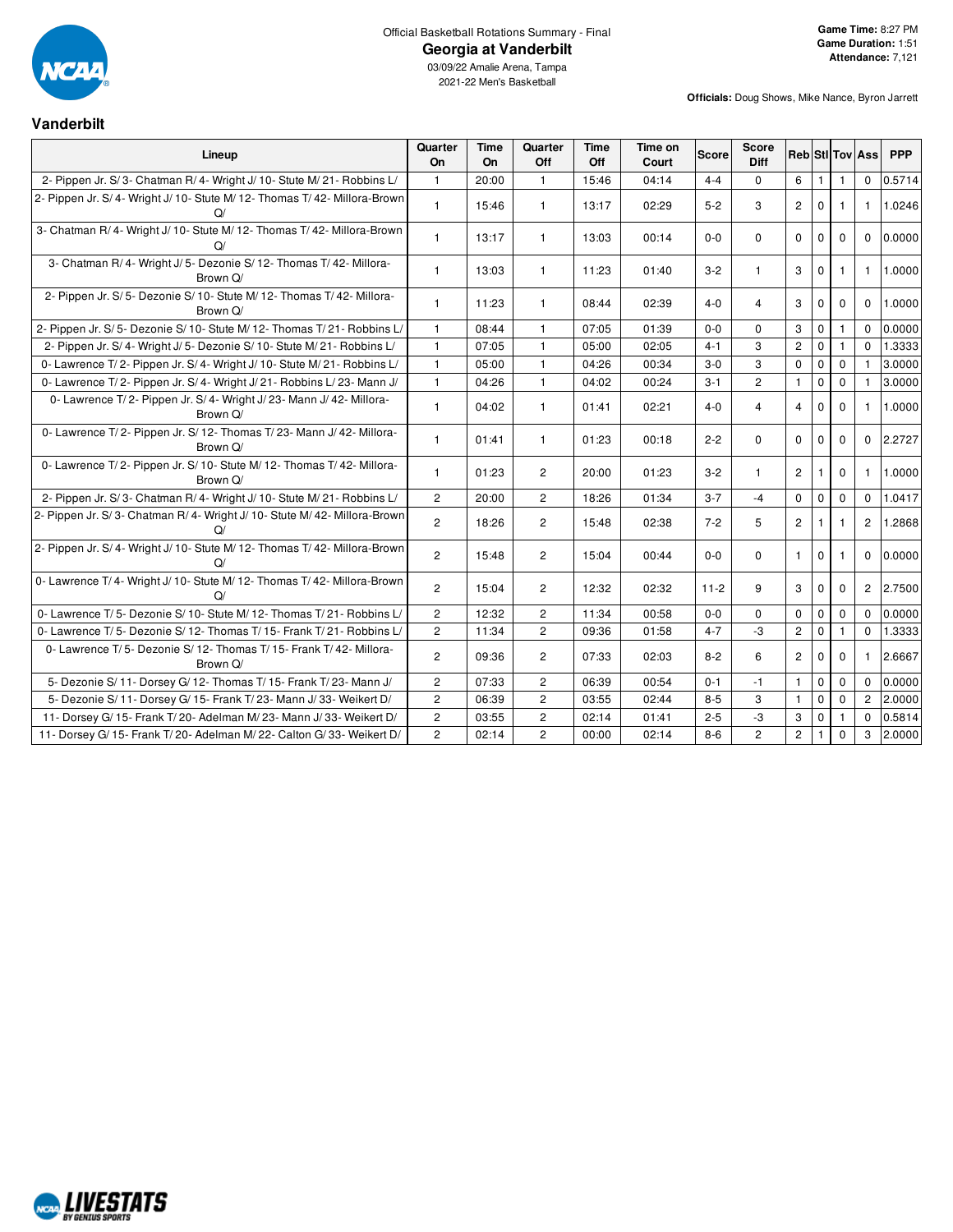

03/09/22 Amalie Arena, Tampa 2021-22 Men's Basketball

**Officials:** Doug Shows, Mike Nance, Byron Jarrett

| Georgia                                                                  |             |              |                   |         |                |                |                |                |            |
|--------------------------------------------------------------------------|-------------|--------------|-------------------|---------|----------------|----------------|----------------|----------------|------------|
| Lineup                                                                   | <b>Time</b> | <b>Score</b> | <b>Score Diff</b> | Pts/Min | Reb            | Stl l          | Tov            | Ass            | <b>PPP</b> |
| 3- Oquendo K/5- Wright C/10- Cook A/11- Etter J/23- Bridges B/           | 10:44       | $16-14$      | 2                 | 1.4907  | 11             | $\overline{c}$ | 5              |                | 0.7921     |
| 1- Abdur-Rahim J/3- Oquendo K/5- Wright C/20- Baumann N/23- Bridges B/   | 04:06       | $4 - 6$      | $-2$              | 0.9756  | 3              |                | $\overline{2}$ | $\Omega$       | 0.5917     |
| 1- Abdur-Rahim J/3- Oquendo K/10- Cook A/15- Ridgnal D/23- Bridges B/    | 03:34       | $1 - 10$     | $-9$              | 0.2804  | $\overline{2}$ | 0              |                | $\Omega$       | 0.1880     |
| 3- Oquendo K/10- Cook A/11- Etter J/20- Baumann N/23- Bridges B/         | 02:30       | $3 - 10$     | $-7$              | 1.2000  | $\Omega$       | $\Omega$       |                | $\Omega$       | 0.8721     |
| 1- Abdur-Rahim J/3- Oquendo K/10- Cook A/11- Etter J/23- Bridges B/      | 02:24       | $0 - 6$      | $-6$              | 0.0000  | $\overline{2}$ |                |                | $\Omega$       | 0.0000     |
| 1- Abdur-Rahim J/ 5- Wright C/ 10- Cook A/ 20- Baumann N/ 23- Bridges B/ | 02:14       | $6 - 8$      | $-2$              | 2.6866  |                | $\Omega$       |                | $\overline{2}$ | 1.3514     |
| 1- Abdur-Rahim J/ 10- Cook A/ 11- Etter J/ 20- Baumann N/ 23- Bridges B/ | 02:08       | $3 - 2$      |                   | 1.4063  |                |                |                | $\Omega$       | 0.6944     |
| 1- Abdur-Rahim J/3- Oguendo K/10- Cook A/11- Etter J/15- Ridgnal D/      | 01:54       | $2 - 3$      | $-1$              | 1.0526  | $\overline{2}$ | 0              | $\Omega$       |                | 0.6944     |
| 1- Abdur-Rahim J/3- Oquendo K/5- Wright C/15- Ridgnal D/20- Baumann N/   | 01:46       | $2 - 8$      | -6                | 1.1321  |                | 0              | $\Omega$       | $\Omega$       | 1.0000     |
| 2- McDowell C/3- Oquendo K/5- Wright C/10- Cook A/23- Bridges B/         | 01:46       | $4 - 5$      | $-1$              | 2.2642  | $\overline{2}$ | 0              | $\mathbf 0$    | $\overline{c}$ | 2.0000     |
| 1- Abdur-Rahim J/ 5- Wright C/ 10- Cook A/ 15- Ridgnal D/ 23- Bridges B/ | 01:41       | $5 - 2$      | 3                 | 2.9703  | $\overline{2}$ |                | $\mathbf 0$    | $\Omega$       | 1.5060     |
| 4- McMillan T/ 10- Cook A/ 11- Etter J/ 20- Baumann N/ 23- Bridges B/    | 01:05       | $0 - 0$      | $\Omega$          | 0.0000  |                | $\Omega$       |                | $\Omega$       | 0.0000     |
| 3- Oquendo K/5- Wright C/11- Etter J/20- Baumann N/23- Bridges B/        | 01:00       | $3-2$        |                   | 3.0000  |                |                | $\Omega$       | <sup>0</sup>   | 1.7045     |
| 1- Abdur-Rahim J/2- McDowell C/5- Wright C/10- Cook A/23- Bridges B/     | 00:58       | $0 - 3$      | $-3$              | 0.0000  | $\Omega$       | $\Omega$       |                | $\Omega$       | 0.0000     |
| 1- Abdur-Rahim J/3- Oquendo K/5- Wright C/10- Cook A/15- Ridgnal D/      | 00:51       | $2 - 5$      | $-3$              | 2.3529  |                | 0              | $\Omega$       |                | 2.0000     |
| 1- Abdur-Rahim J/3- Oguendo K/10- Cook A/20- Baumann N/23- Bridges B/    | 00:50       | $0 - 2$      | $-2$              | 0.0000  | $\Omega$       | O.             | $\Omega$       | <sup>0</sup>   | 0.0000     |
| 1- Abdur-Rahim J/3- Oquendo K/5- Wright C/10- Cook A/23- Bridges B/      | 00:29       | $0 - 0$      | $\Omega$          | 0.0000  |                | 0              |                |                | 0.0000     |